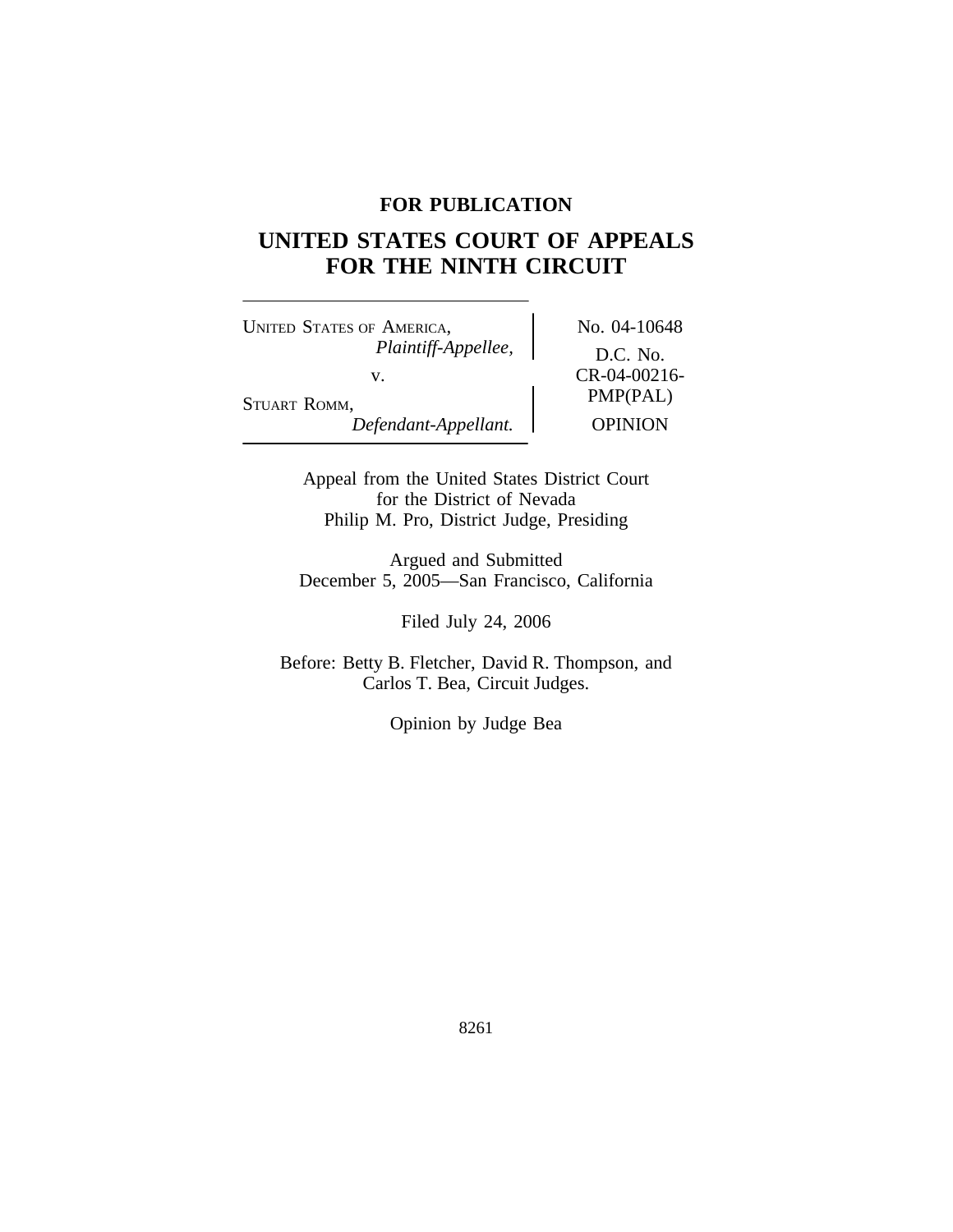# **COUNSEL**

Jason F. Carr, Las Vegas, Nevada, for appellant Stuart Romm.

Nancy J. Koppe (briefed) and Daniel R. Schiess (argued), Las Vegas, Nevada, for appellee United States of America.

# **OPINION**

BEA, Circuit Judge:

We are called upon to decide whether, absent a search warrant or probable cause, the contents of a laptop computer may be searched at an international border and, if so, what evidence is sufficient to convict its owner of receiving and possessing child pornography. We also address an error in the jury instructions on the mental state required for knowingly possessing child pornography.

Defendant Stuart Romm connected to the internet from a Las Vegas hotel room and visited websites containing images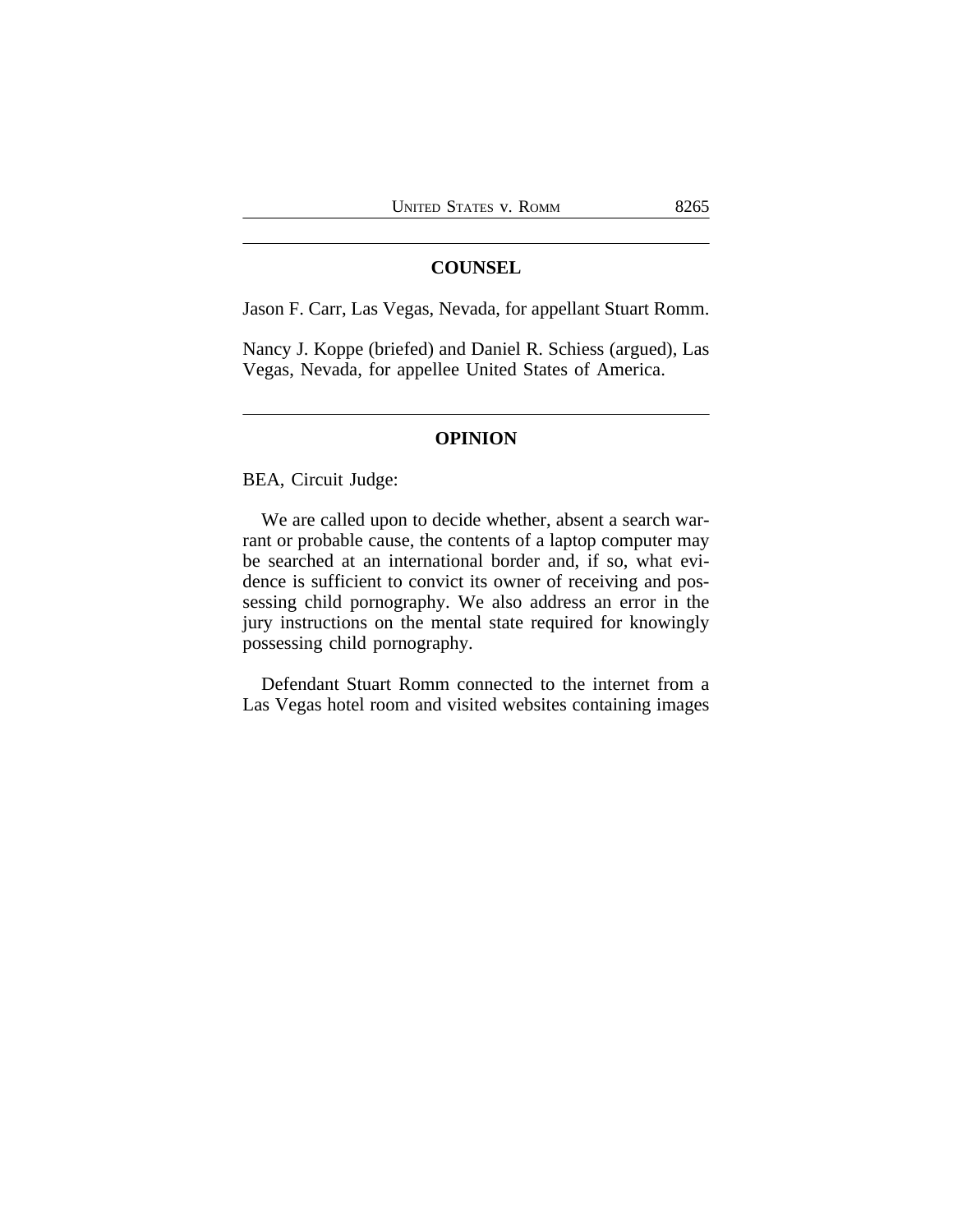of child pornography. As Romm viewed the images online and enlarged them on his screen, his computer automatically saved copies of the images to his "internet cache."<sup>1</sup> Based on 40 images deleted from his internet cache and two images deleted from another part of his hard drive,**<sup>2</sup>** Romm was convicted of knowingly receiving and knowingly possessing child pornography in violation of 18 U.S.C. §§ 2252A(a)(2),  $(a)(5)(B)$ . Romm appeals both of these convictions, as well as his concurrent mandatory minimum sentences of ten and fifteen years.

First, Romm claims the evidence of his crime should have been suppressed as the fruits of an unlawful border search. Second, he challenges the sufficiency of the evidence supporting each of his convictions, arguing he cannot be found guilty of possessing or receiving child pornography, when he merely viewed child pornography without "downloading" **3** any of it

<sup>&</sup>lt;sup>1</sup>The "internet cache" or "internet temporary folder" is a "set of files kept by a web browser to avoid having to download the same material repeatedly. Most web browsers keep copies of all the web pages that you view, up to a certain limit, so that the same images can be redisplayed quickly when you go back to them." DOUGLAS DOWNING, ET AL., *DICTIONARY OF COMPUTER AND INTERNET TERMS*, 149 (Barron's 8th Ed. 2003). According to expert testimony at trial, the cache is a set of files on the user's hard drive.

**<sup>2</sup>**Specifically, two images of child pornography had been deleted from Romm's "recycle bin." The "recycle bin" is an area of the hard drive where Windows stores files that the user deletes. While the user does not necessarily have to delete a file manually for it go *into* the recycle bin, removal of files *from* the recycle bin generally requires manual steps to be taken by the user. Since Romm was indicted of possessing *three or more* images of child pornography, however, the two images in his recycle bin are insufficient to support his conviction. Therefore, we will not consider them here.

<sup>&</sup>lt;sup>3</sup>The term "downloading" generally refers to the act of manually storing a copy of an image on the hard drive for later retrieval. The internet cache, by contrast, is an area to which the internet browser automatically stores data to speed up future visits to the same websites. *See United States v. Parish*, 308 F.3d 1025, 1030-31 (9th Cir. 2002) (contrasting downloading and caching of files); *see also United States v. Mohrbacher*, 182 F.3d 1041, 1045-48 (9th Cir. 1999) (describing downloading).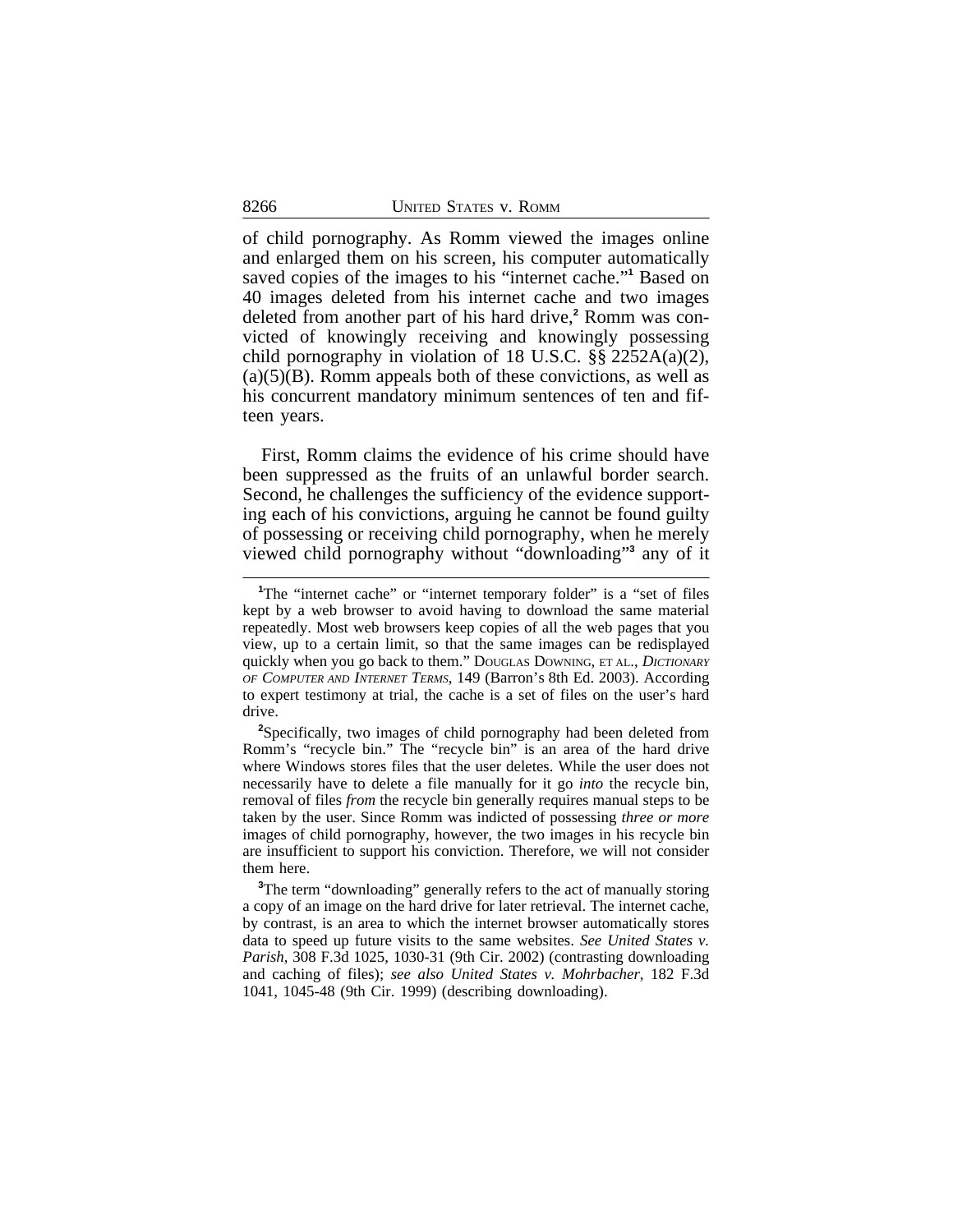UNITED STATES V. ROMM 8267

to his hard drive. Third, he claims the refusal of his proffered jury instruction on the statutory definition of a "visual depiction" deprived him of the right to present a defense. Fourth, he argues that the omission of an element from the jury instructions on "knowing possession" and the district court's refusal to supplement the instructions in response to a note from the jury together constitute reversible plain error. Fifth, he challenges the enhancement of his sentences based on prior convictions for predicate offenses.

We have jurisdiction pursuant to 28 U.S.C. § 1291, and for the reasons stated herein, affirm Romm's convictions, but vacate his sentences and remand to the district court for resentencing.

# **BACKGROUND**

From January 23, 2004 to February 1, 2004, Romm attended a training seminar held by his new employer in Las Vegas, Nevada. When the training seminar ended on February 1, 2004, Romm flew from Las Vegas, Nevada to Kelowna, British Columbia on business.

At the British Columbia airport, Canada's Border Services Agency discovered that Romm had a criminal history and stopped him for questioning. Romm admitted he had a criminal record**<sup>4</sup>** and was currently on probation. Agent Keith Brown then asked Romm to turn on his laptop and briefly examined it. When Brown saw several child pornography websites in Romm's "internet history,"<sup>5</sup> Brown asked Romm if he had violated the terms of his probation by visiting these

**<sup>4</sup>** In an unrelated Florida state court prosecution, Romm pleaded nolo contendere to two counts of promoting sexual performance by a child and one count of child exploitation by means of a computer.

**<sup>5</sup>**As one expert testified at trial, the internet history is a "documented history of your travels on the Internet. You could actually go back through your Internet history and see where you've been on the Internet."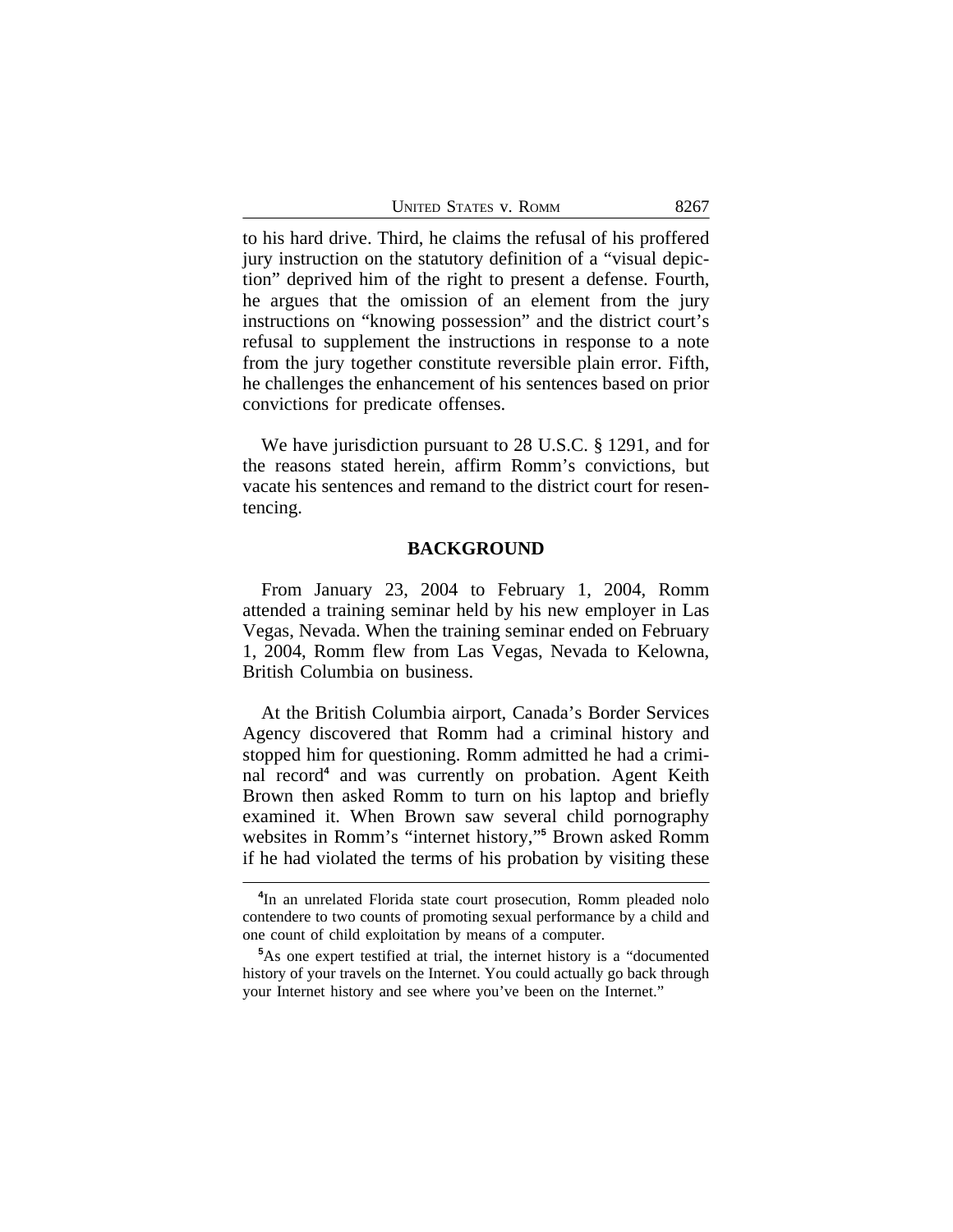websites. Romm answered "Yes," and also said, "That's it. My life's over."

Meanwhile, Canada's immigration service had decided not to admit Romm into the country. Romm withdrew his application for entry and was placed under detention until the next flight to Seattle. Agent Brown then informed U.S. Customs in Seattle that Romm had been denied entry and possibly had illegal images on his computer.

On February 2, 2004, Romm returned to Seattle. At the Seattle-Tacoma airport, Romm was interviewed by Agents Macho and Swenson of Immigration and Customs Enforcement ("ICE").**<sup>6</sup>** The agents told Romm they needed to search his laptop for illegal images, and could arrange for the examination to be completed that night. Romm agreed. He told the agents he had been in sole possession of the laptop for the previous six to eight weeks. He also told the agents he had "drifted" away from his "therapy," and experienced "occasional lapses" during which he would view child pornography. But Romm repeatedly denied having any child pornography on his laptop.

ICE conducted a preliminary forensic analysis of the hard drive in Romm's laptop. When the preliminary analysis revealed ten images of child pornography, Agent Macho confronted Romm with this information and asked Romm why he had lied about having images on his computer. Romm looked down, adopted a "confessional mode," made little eye contact with his interrogators, and said that "he knew [the agents] were gonna find something on the computer." He also stated the agents had every right to arrest him and would probably do so.

**<sup>6</sup>**Agents Macho and Swenson administered a *Miranda* warning, the validity of which Romm does not challenge on appeal.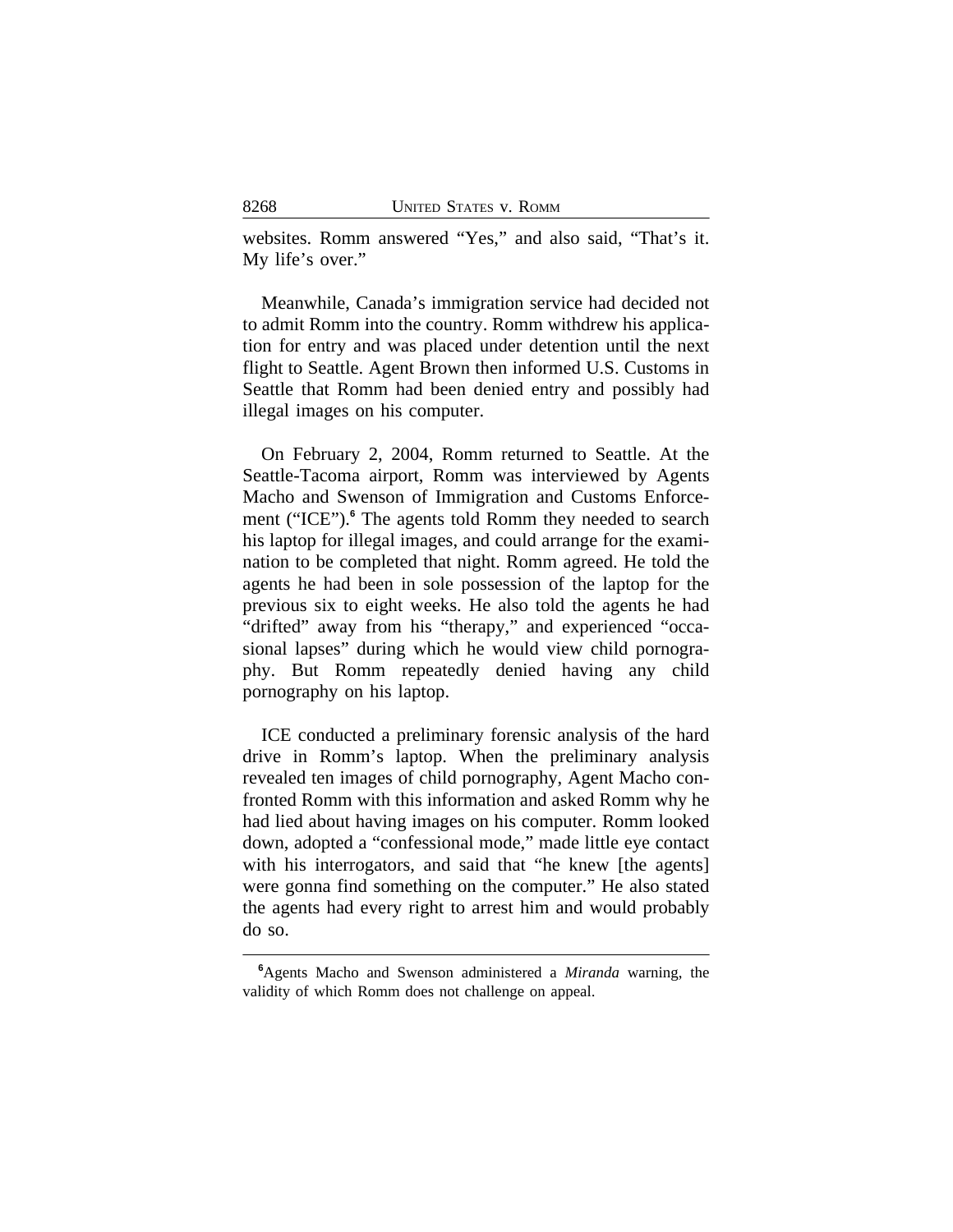| <b>UNITED STATES V. ROMM</b> | 8269 |
|------------------------------|------|
|------------------------------|------|

Romm then described to the agents how he used Google**<sup>7</sup>** to search for child pornography websites. When he found pictures he liked, Romm would keep them on his screen for five minutes and then delete them. Romm used the terms "save" and "download" to describe this operation. While staying in his hotel room in Las Vegas, Romm viewed child pornography and masturbated twice, while or shortly after viewing the child pornography; he claimed to have then deleted such images. In all, Romm used the internet for approximately sixand-a-half hours during his week-long stay in Las Vegas.

#### **Results of the Forensic Analysis**

At trial, the government called three witnesses to testify about the forensic analysis of the hard drive in Romm's laptop. First, Agent Camille Sugrue described the preliminary analysis that she conducted with software called "EnCase." With EnCase, it is possible to recover deleted files,**<sup>8</sup>** as well as information showing when the files were created, accessed, or modified. In conducting the preliminary analysis, Sugrue found ten images of child pornography. All of the images she found had been deleted from Romm's hard drive.

Second, Detective Timothy Luckie testified to the results of the full forensic analysis of Romm's hard drive. Luckie confirmed that all of the child pornography on Romm's computer had been deleted. The vast majority of the images Luckie found had been deleted from Romm's internet cache. EnCase did not reveal when the files had been deleted. Luckie's analysis also showed that Romm had enlarged a few smaller "thumbnail"**<sup>9</sup>** images in the internet cache.

**<sup>7</sup>**Google is a search engine used to find information on the Internet.

**<sup>8</sup>**A file is "a block of information stored on disk, tape, or similar media. A file may contain a program, document, or a collection of data (such as a mailing list)." DOWNING, *supra* at 188.

<sup>&</sup>lt;sup>9</sup>The term "thumbnail," which derives from an artist's thumbnail sketch, refers to "a small image of a graphics file displayed in order to help you identify it." DOWNING, *supra* at 495.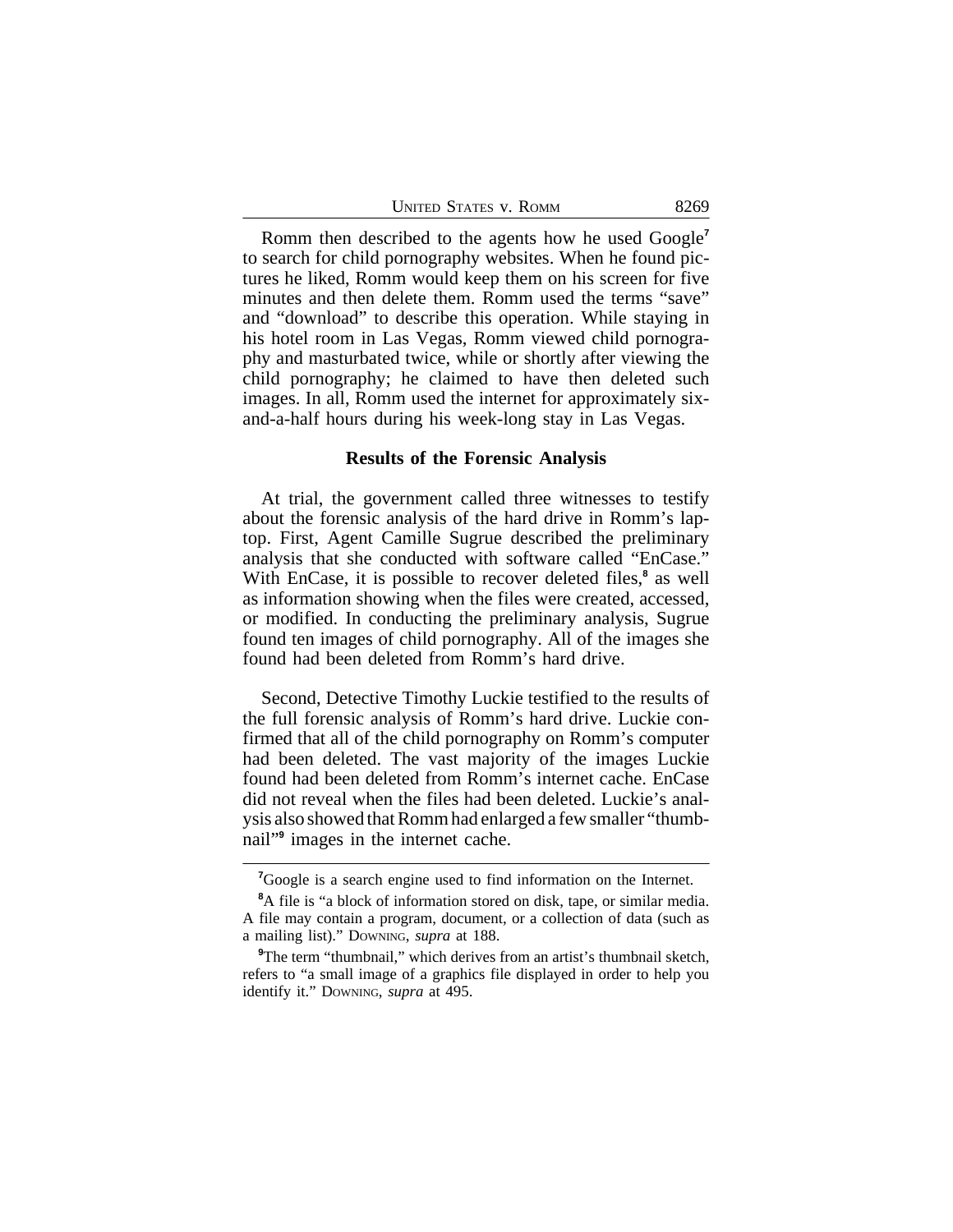#### 8270 UNITED STATES v. ROMM

Luckie next explained how files in the internet cache are deleted. First, on the default setting, the web browser automatically empties the internet cache when it reaches a given size. Second, the user can instruct the browser to empty the internet cache. Third, users who know where the internet cache is located can go into the cache and manually delete the files, rather than effect the deletions automatically through the web browser's default setting. EnCase did not reveal the settings on Romm's web browser, or how his internet cache had been emptied. Luckie opined "through experience and training," however, that Romm either had instructed his browser to empty the cache or had deleted the files manually. Luckie also noted Romm had erased his internet history at 2:25 p.m. on February 2, 2004, the same afternoon that Canada's Border Services Agency placed Romm on a flight back to Seattle.

Finally, Luckie testified that files in the internet cache are accessible, albeit "system-protected." A user who knows how to find the internet cache can view the images stored there. Once the user views the image, the user "can print, rename, [or] save [it] elsewhere, the same thing you can do with any other file."

The government's third expert witness, Darryl Cosme, exhibited to the jury 42 images of child pornography recovered from Romm's hard drive. He told the jury the provenance of some images, when each image was saved to the cache, and whether that image was a thumbnail or a full-sized picture. Cosme identified several websites in the internet history as related to child pornography.

Romm's expert witness, Thomas Keller, testified how the internet cache is "system-protected." According to Keller, "system-protection" blocks any user from accessing the cache, except by means of "system-commands." If, however, the user executes a system-command notwithstanding the computer's warning, he can copy the cached image to another location on the hard drive or view the image by copying it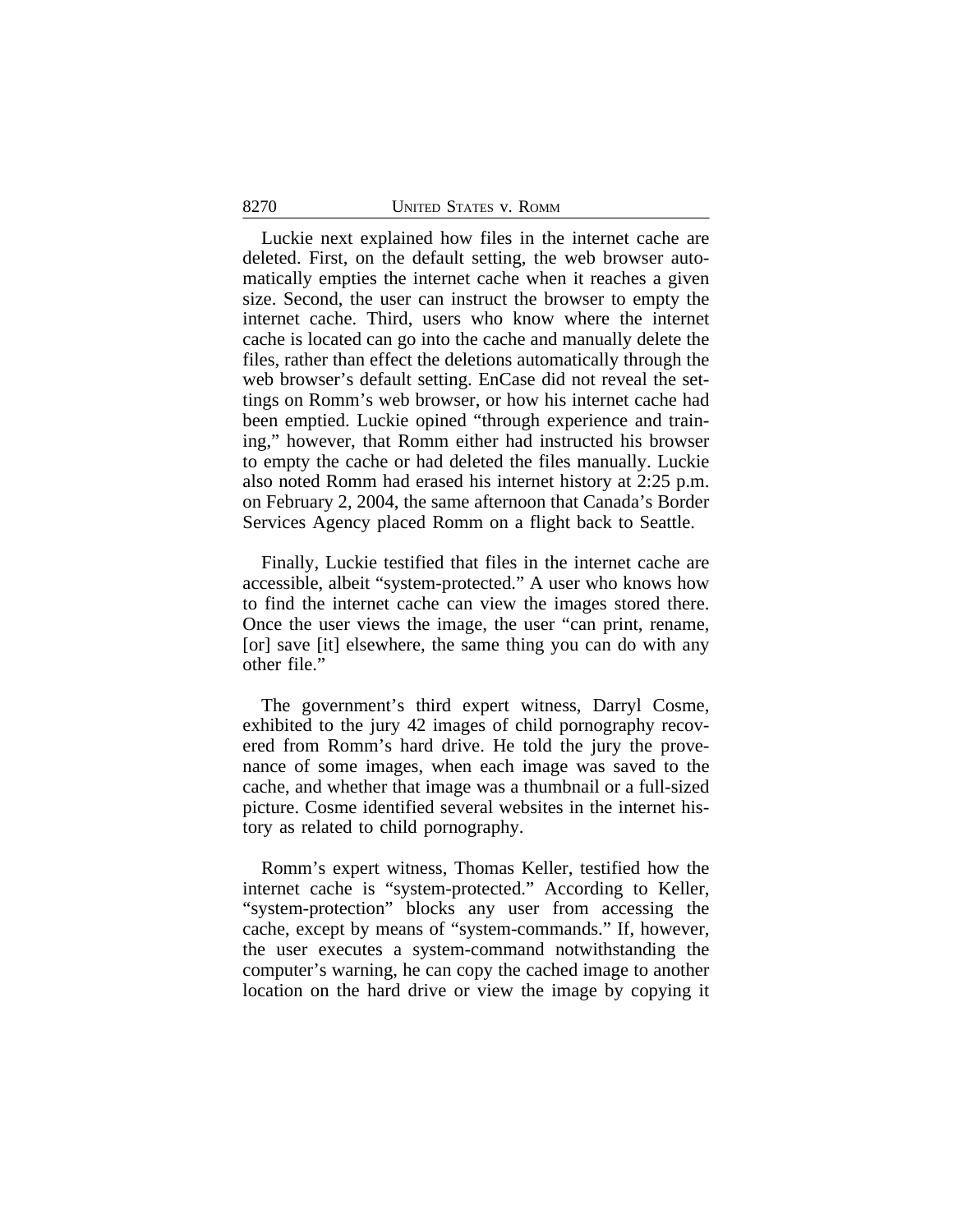| <b>UNITED STATES V. ROMM</b> | 8271 |
|------------------------------|------|
|------------------------------|------|

into an open program. Keller also testified that people delete their internet history and internet cache for legitimate reasons. Finally, Keller testified he found no evidence Romm ever went into the internet cache, or accessed the files there.

Before trial, Romm moved to suppress the evidence obtained through the border search of his laptop and moved to force the government to elect between multiplicitous counts. The court orally denied both motions. After a four-day trial, the jury deliberated for six hours and found Romm guilty of both possessing and receiving child pornography. At sentencing, the court found Romm had committed a predicate offense under 18 U.S.C. § 2252A(b), and accordingly imposed concurrent mandatory minimum sentences of ten and fifteen years. Romm then filed a timely notice of appeal.

# **ANALYSIS**

#### **I. BORDER SEARCH**

**[1]** First, we address whether the forensic analysis of Romm's laptop falls under the border search exception to the warrant requirement. We review the legality of a border search de novo. *United States v. Okafor*, 285 F.3d 842, 845 (9th Cir. 2002). Under the border search exception, the government may conduct routine searches of persons entering the United States without probable cause, reasonable suspicion, or a warrant. *See United States v. Montoya de Hernandez*, 473 U.S. 531, 538 (1985). For Fourth Amendment purposes, an international airport terminal is the "functional equivalent" of a border. *See Okafor,* 285 F.3d at 845 (citing *Almeida-Sanchez v. United States*, 413 U.S. 266, 272-73 (1973)). Thus, passengers deplaning from an international flight are subject to routine border searches.

**[2]** Romm argues he was not subject to a warrantless border search because he never *legally* crossed the U.S.-Canada border. We have held the government must be reasonably certain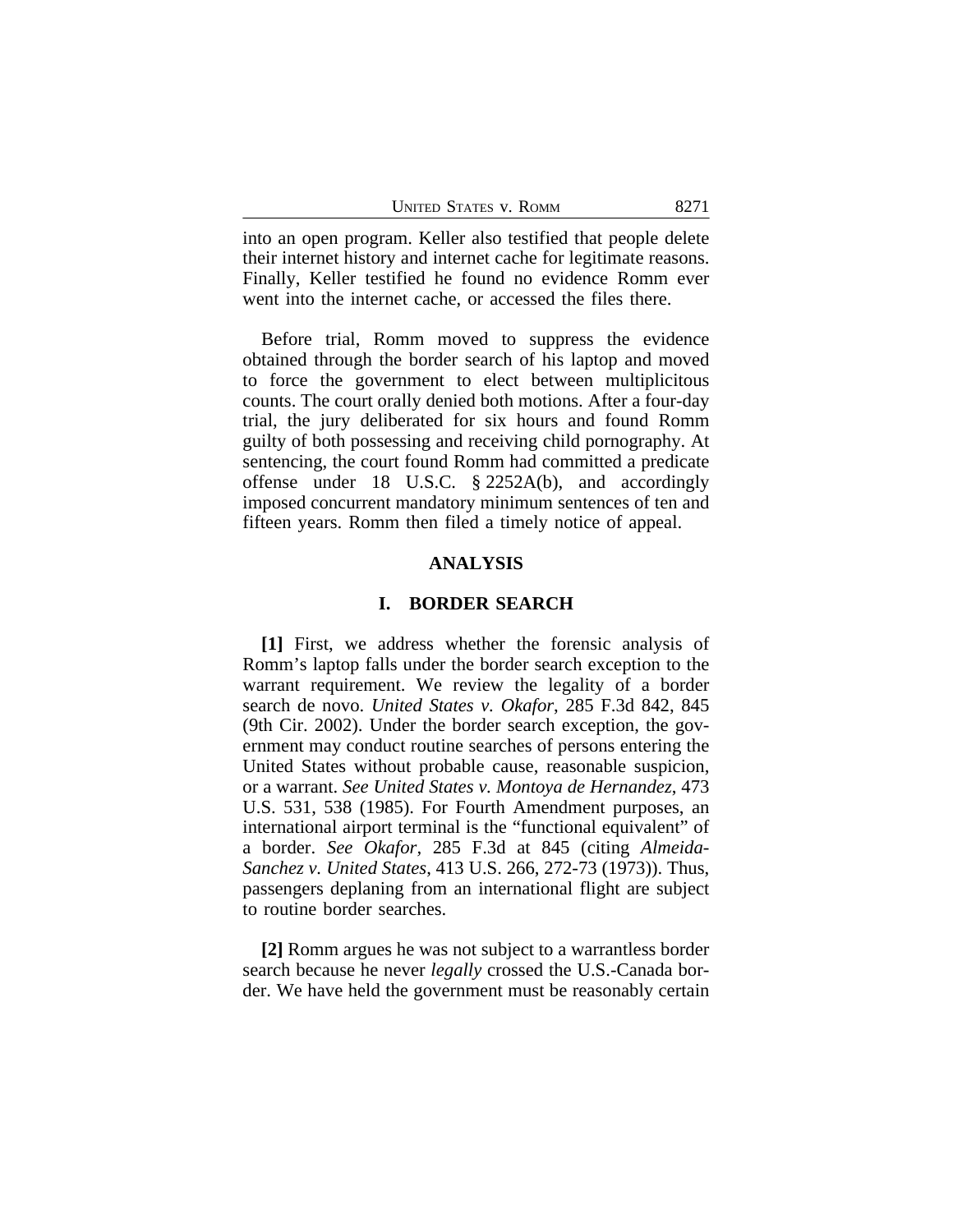that the object of a border search has crossed the border to conduct a valid border search. *See United States v. Corral-Villavicencio*, 753 F.2d 785, 788-89 (9th Cir. 1985); *United States v. Tilton*, 534 F.2d 1363, 1366-67 (9th Cir. 1976); *United States v. Garcia*, 415 F.2d 1141, 1144 (9th Cir. 1969). In all these cases, however, the issue was whether the person searched had *physically* crossed the border. There is no authority for the proposition that a person who fails to obtain legal entry at his destination may freely reenter the United States; to the contrary, he or she may be searched just like any other person crossing the border. *See United States v. 1903 Obscene Magazines*, 907 F.2d 1338, 1341 (2d. Cir. 1990) (seizure of a shipment of magazines rejected by Canada "clearly permissible" as a border search); *People v. DeLoach*, 297 N.Y.S.2d 220, 222-23 (1969) (travelers denied entry by Canada for refusal to pay a duty properly searched without a warrant); *see also United States v*. *Adams*, 1 F.3d 1566, 1577- 78 (11th Cir. 1993); *United States v. Stanley*, 545 F.2d 661, 666 (9th Cir. 1976).

**[3]** Nor will we carve out an "official restraint" **<sup>10</sup>** exception to the border search doctrine, as Romm advocates. We assume for the sake of argument that a person who, like Romm, is detained abroad has no opportunity to obtain foreign contraband. Even so, the border search doctrine is not limited to those cases where the searching officers have reason to suspect the entrant may be carrying foreign contraband. Instead, " 'searches made at the border . . . are reasonable simply by virtue of the fact that they occur at the border.' " *United States v. Flores-Montano*, 541 U.S. 149, 152-53 (2004) (quoting *United States v. Ramsey*, 431 U.S. 606, 616 (1977)). Thus, the routine border search of Romm's laptop was reasonable, regardless whether Romm obtained foreign contraband in Canada or was under "official restraint."

**<sup>10</sup>**Under our cases construing 8 U.S.C. § 1326, the act of "being found" in the United States requires the alien to be present in the United States while free from "official restraint." *See, e.g.*, *United States v. Pacheco-Medina*, 212 F.3d 1162, 1165 (9th Cir. 2000).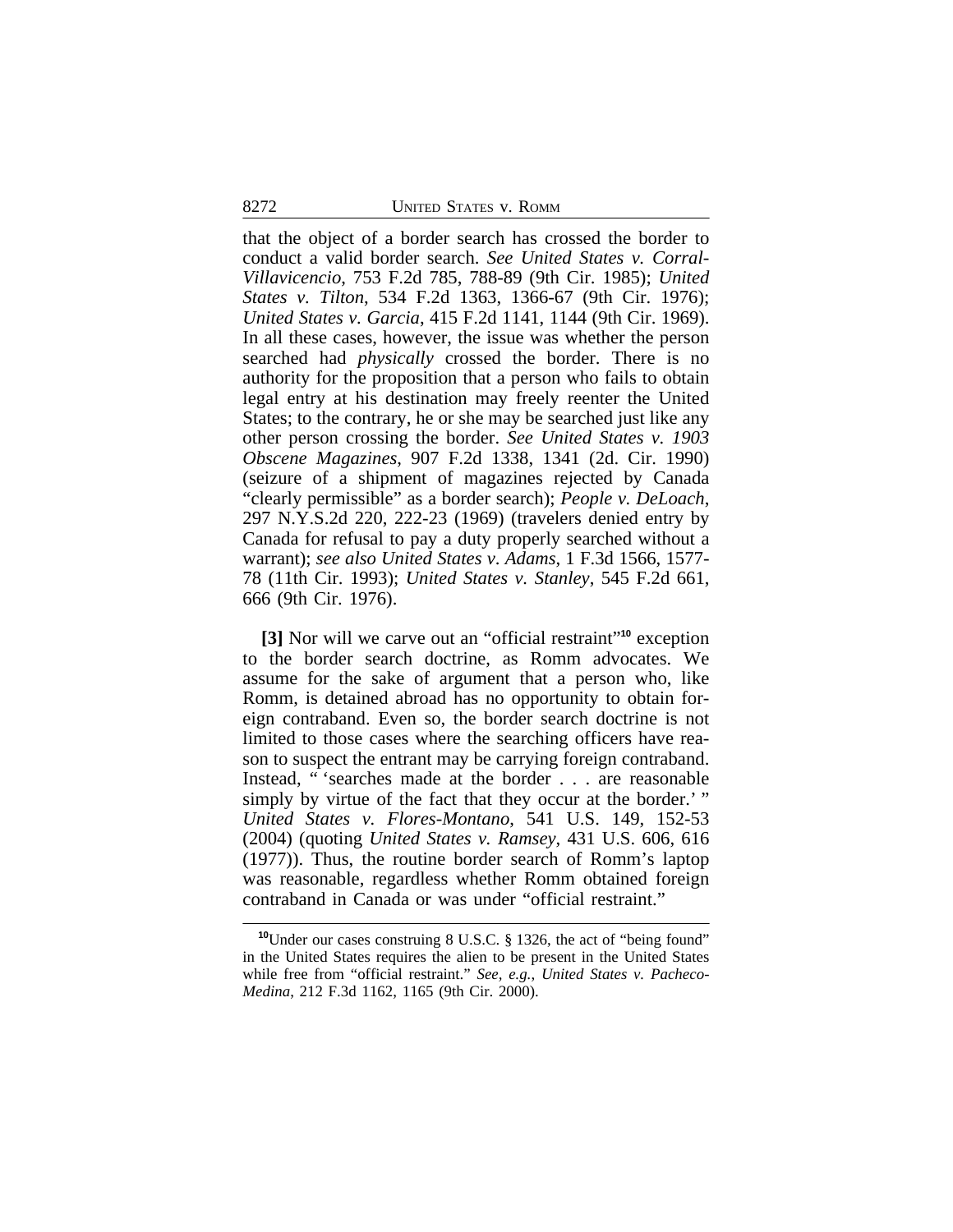| <b>UNITED STATES V. ROMM</b> | 8273 |
|------------------------------|------|
|                              |      |

**[4]** Finally, and for the first time in his reply brief, Romm argues the search of his laptop was too intrusive on his First Amendment interests to qualify as a "routine" border search. *See generally Okafor*, 285 F.3d at 846 (noting the difference between routine and non-routine searches). We decline to consider this issue here because "arguments not raised by a party in its opening brief are deemed waived." *See Smith v. Marsh*, 194 F.3d 1045, 1052 (9th Cir. 1999). Therefore, evaluating the border search of Romm's laptop solely as a routine search, we hold the district court correctly denied Romm's motion to suppress.**<sup>11</sup>**

#### **II. SUFFICIENCY OF THE EVIDENCE**

Next, Romm challenges the sufficiency of the evidence that he committed the acts of "possessing" and "receiving" child pornography. The sufficiency of the evidence is reviewed de novo. *See United States v. Shipsey*, 363 F.3d 962, 971 n.8 (9th Cir. 2004). "There is sufficient evidence to support a conviction if, 'viewing the evidence in the light most favorable to the prosecution, any rational trier of fact could have found the essential elements of the crime beyond a reasonable doubt.' " *Id.* (quoting *Jackson v. Virginia*, 443 U.S. 307, 319 (1979)). Romm concedes there was sufficient evidence for the jury to find he acted with the requisite mental state of "knowingly,"

**<sup>11</sup>**The Supreme Court's recent decision in *Flores-Montano*, 541 U.S. at 152-53, suggests that the search of a traveler's property at the border will always be deemed "routine," absent a showing the search technique risks damage to the searched property. Since *Flores-Montano* two circuits have addressed the search of computers at the border. *See United States v. Irving*, 432 F.3d 401, 413-14 (2d Cir. 2005) (affirming border search of floppy diskettes based on reasonable suspicion that they contained child pornography and, therefore, not deciding whether the search was routine or non-routine); *Cf. United States v. Ickes*, 393 F.3d 501, 505-07 (4th Cir. 2005) (Wilkinson, J.) (affirming border search of a laptop computer and suggesting that it was categorically reasonable as a routine border search). Since this issue is not before us here, however, we need not decide whether the search of Romm's laptop was "non-routine," and if so, whether it was supported by reasonable suspicion.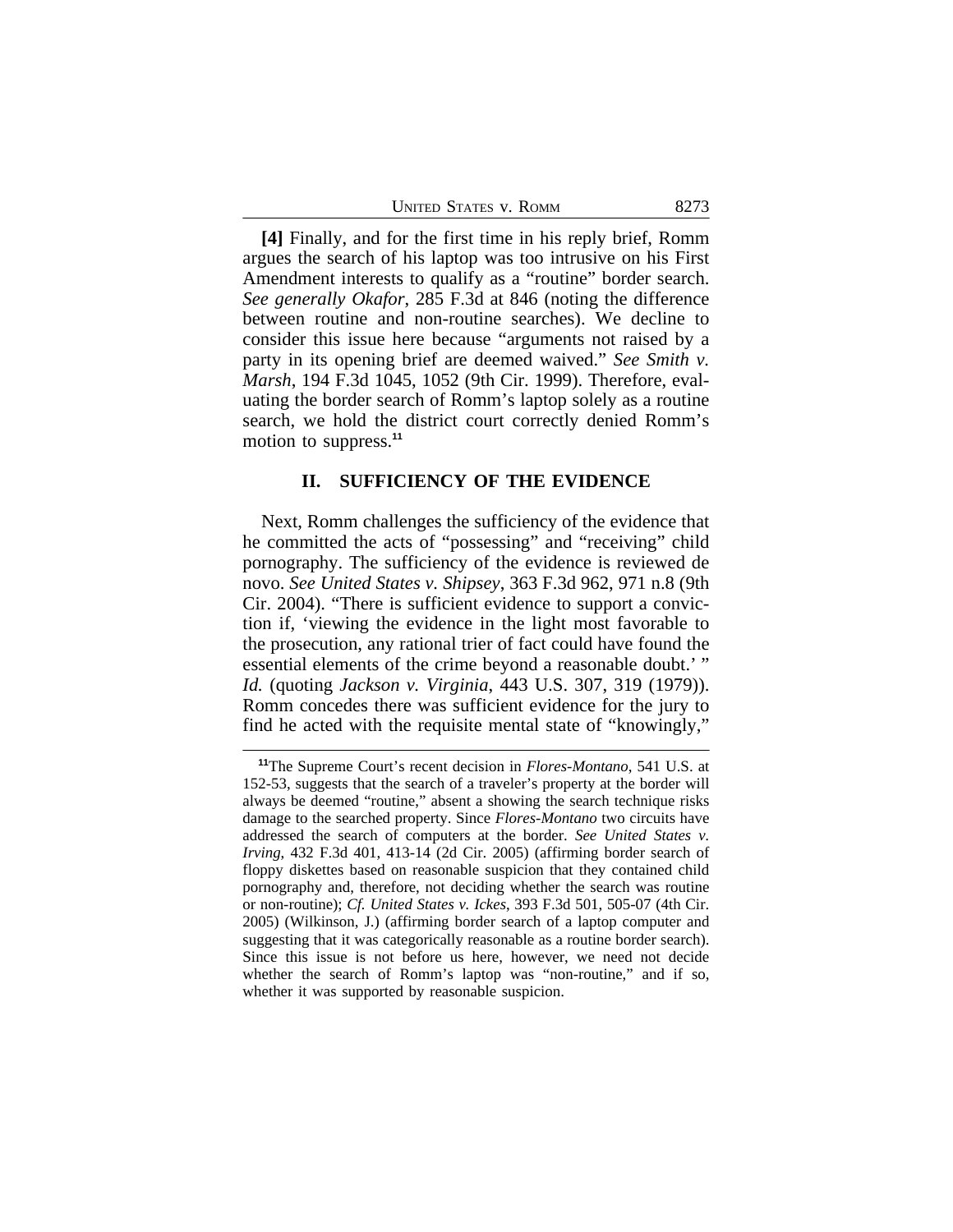but rather contends that the act he committed was merely the viewing of child pornography, not the possession or receipt of it. We disagree. In the electronic context, a person can receive and possess child pornography without downloading it, if he or she seeks it out and exercises dominion and control over it. *See United States v. Tucker*, 305 F.3d 1193, 1204 (10th Cir. 2002), *cert. denied*, 537 U.S. 1223 (2003) ("*Tucker II*"). Here, we hold Romm exercised dominion and control over the images in his cache by enlarging them on his screen, and saving them there for five minutes before deleting them. While the images were displayed on Romm's screen and simultaneously stored to his laptop's hard drive, he had the ability to copy, print, or email the images to others. Thus, this evidence of control was sufficient for the jury to find that Romm possessed and received the images in his cache.

#### **Possession of Child Pornography**

**[5]** As we explain below, whether Romm "received" the images in his cache depends on whether he knowingly took possession of them. Thus, we begin by analyzing his conviction for knowingly possessing child pornography. It is a federal crime to "knowingly possess[ ] any book, magazine, periodical, film, videotape, computer disk, or any other material that contains an image of child pornography. . . ." 18 U.S.C. § 2252A(a)(5)(B). "Child pornography" is defined as a "visual depiction," *id.* § 2256(8), and the term "visual depiction" "includes undeveloped film and videotape, and *data stored on computer disk* or by electronic means which is *capable of conversion into a visual image*." *Id.* § 2256(5) (emphasis added).

Romm's first argument is that files in the internet cache are not "visual depictions" and, therefore, lie beyond the reach of 18 U.S.C. § 2252A. Specifically, Romm argues the files in the cache are not "data . . . which is capable of conversion into a visual image," because they must be copied to another location on the disk before they are fully accessible. As Romm's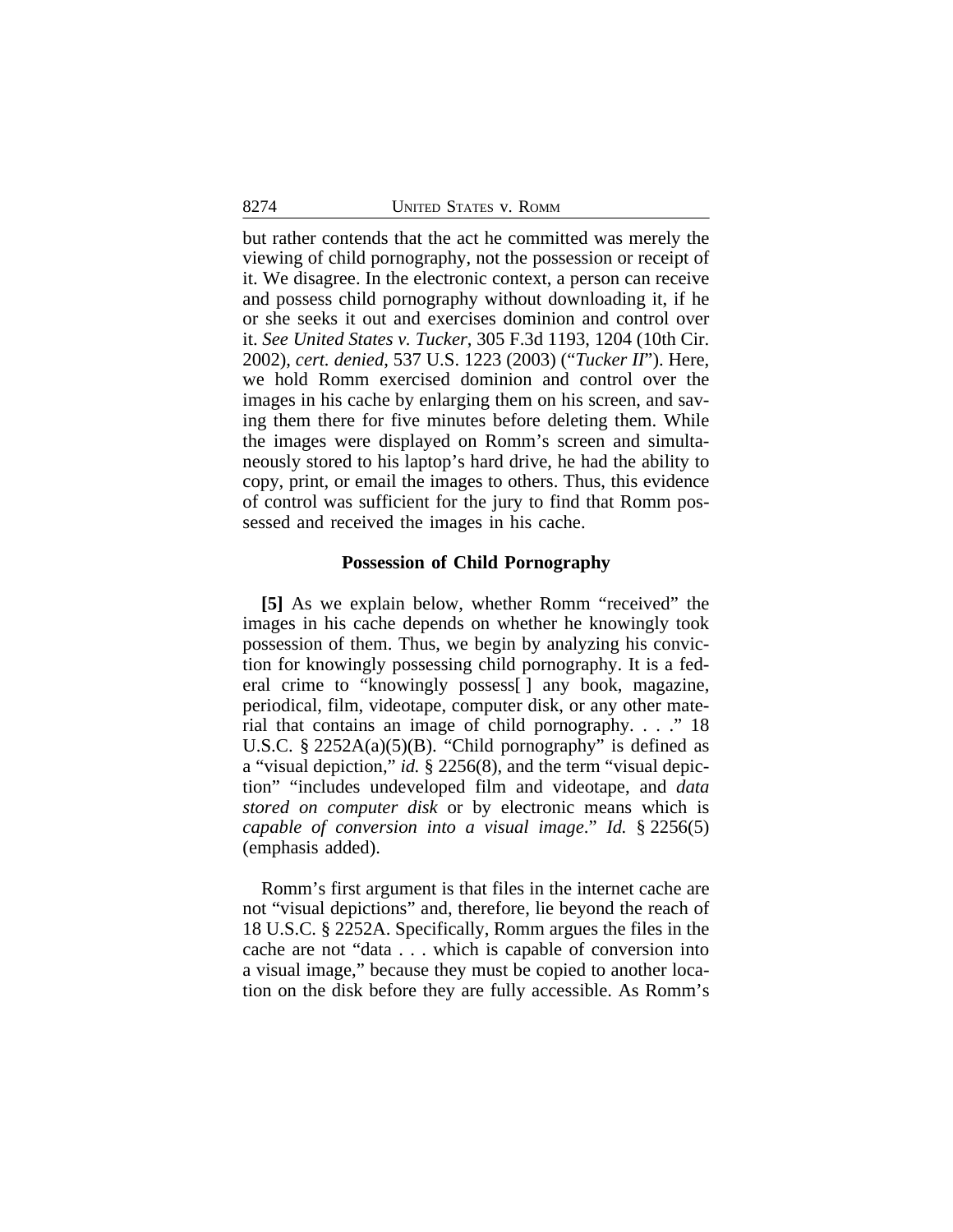| <b>UNITED STATES V. ROMM</b> | 8275 |
|------------------------------|------|
|------------------------------|------|

expert witness, Thomas Keller, testified, the cache is a "system-protected" area, which the operating system tries to prevent users from accessing by displaying a warning that access involves an "unsafe" system-command. The user can, however, override the warning, and open and view the cached files, by executing a system-command. The following testimony by Keller is pertinent here:

Q — What would a user of Windows XP Pro have to do to view [the cached] image if off line?

 $A$  — If he's off line, ..., you have to physically move that image to another file folder. You could either drag it to another one, copy it and paste it to an open window [or] to [ ] some kind of [ ] software that would allow you to see images or cut it and paste it to another folder.

Keller further explained the user could perform the above operation by right-clicking his mouse and choosing from among a limited set of system-commands. Thus, the user can access the files in the cache, and once he accesses them, the user can, according to the government's expert, "print, rename, [or] save [the files] elsewhere, the same thing you can do with any other file."

**[6]** In essence, Romm's argument is that the cached files do not become "visual depictions" until the user takes the additional step of converting them into ordinary files. The statute, however, speaks of data files that are *capable* of conversion into a viewable form, not data files that are immediately viewable without any further affirmative steps. *See* 18 U.S.C. § 2256(5). Here, Romm could convert the image files in his internet cache into a viewable form by right-clicking his mouse. Also, when Romm had the images displayed on his screen that were contemporaneously stored to the cache, he could copy, print, or email them to another person, just as with ordinary files. Therefore, we hold there was sufficient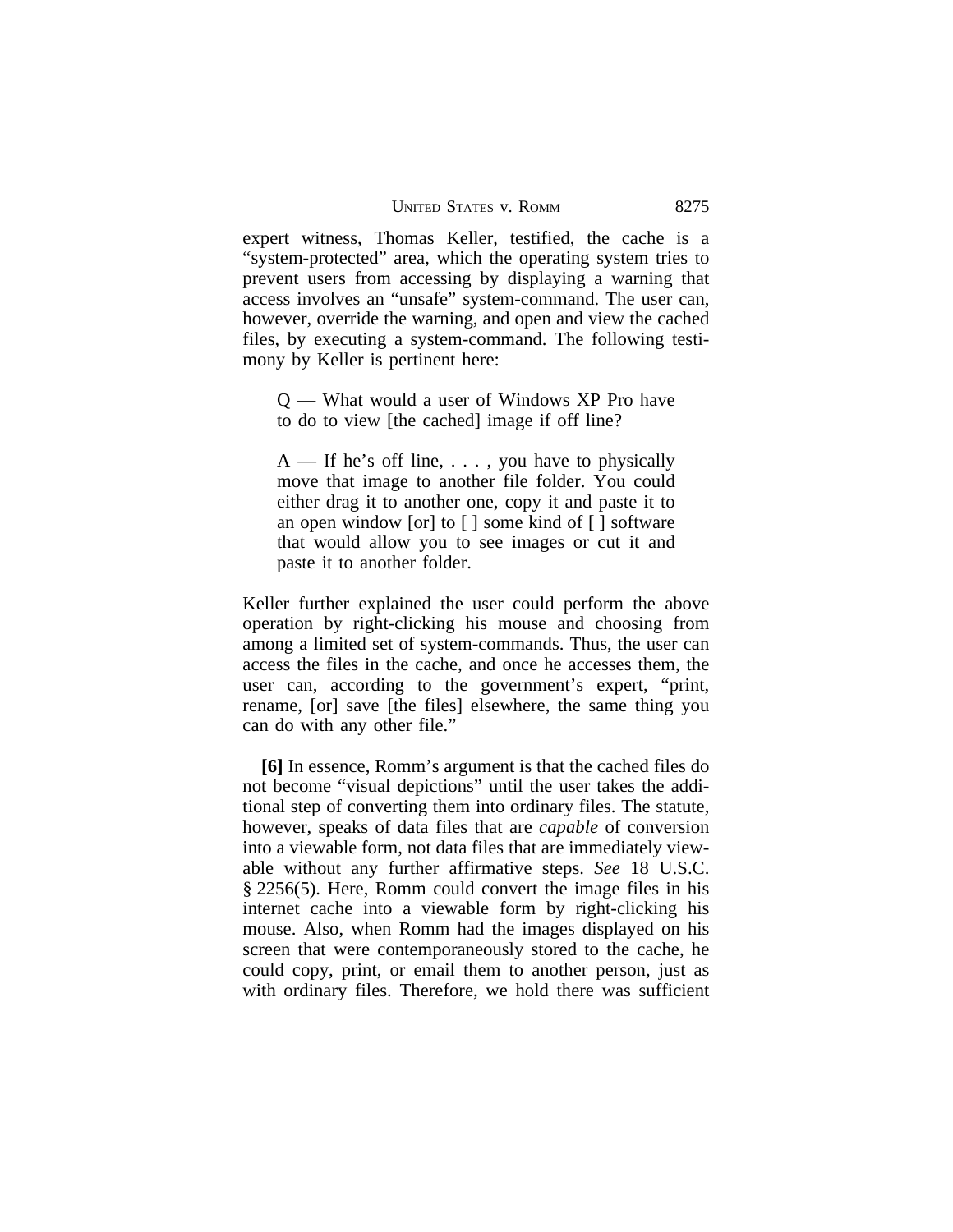evidence from which the jury could find that the images stored in Romm's internet cache were "visual depictions." **12**

**[7]** Second, Romm challenges the sufficiency of evidence of his control over the images in the internet cache. We begin with the text of 18 U.S.C. § 2252A. We interpret the term "knowing possession" according to its plain meaning, and presume Congress intended to apply traditional concepts of possession. *See United States v. Mohrbacher*, 182 F.3d 1041, 1048-49 (9th Cir. 1999); *Tucker II*, 305 F.3d at 1204. "Possession" is "[t]he fact of having or holding property in one's power; the exercise of dominion over property." BLACK'S LAW DICTIONARY 1183 (7th Ed. 1999). Thus, to establish possession, " '[t]he government must prove a sufficient connection between the defendant and the contraband to support the inference that the defendant exercised dominion and control over [it].' " *United States v. Carrasco*, 257 F.3d 1045, 1049 (9th Cir. 2001) (quoting *United States v. Gutierrez*, 995 F.2d 169, 171 (9th Cir. 1993) (internal quotation marks and alterations omitted)).

In *Mohrbacher*, 182 F.3d at 1048-1051, we held that a defendant who downloaded child pornography could be prosecuted for receiving child pornography, but not for transporting it. Our reasoning in *Mohrbacher* also clearly implied that a defendant who downloads child pornography can be prose-

**<sup>12</sup>**This holding is supported by *United States v. Smith*, 795 F.2d 841, 846-47 (9th Cir. 1986), where we held that undeveloped film is a "visual depiction," even though the pictures must first undergo chemical processing before they can be viewed. *Smith* construed one of the statute's precursors, which left the term "visual depiction" undefined and did not expressly list undeveloped film as an example of a visual depiction. *See id.*, 795 F.2d at 846 n.3; *cf*. 18 U.S.C. § 2256(5). Therefore, *Smith* supports our interpretation of the term "visual depiction" to include Romm's cache files, even if further affirmative steps are required to convert them into a viewable form. *See Smith*, 795 F.2d at 846-47; *see also United States v. Hockings*, 129 F.3d 1069, 1071-72 (9th Cir. 1997) (relying on *Smith* to hold that compressed image files ("GIF's") are visual depictions).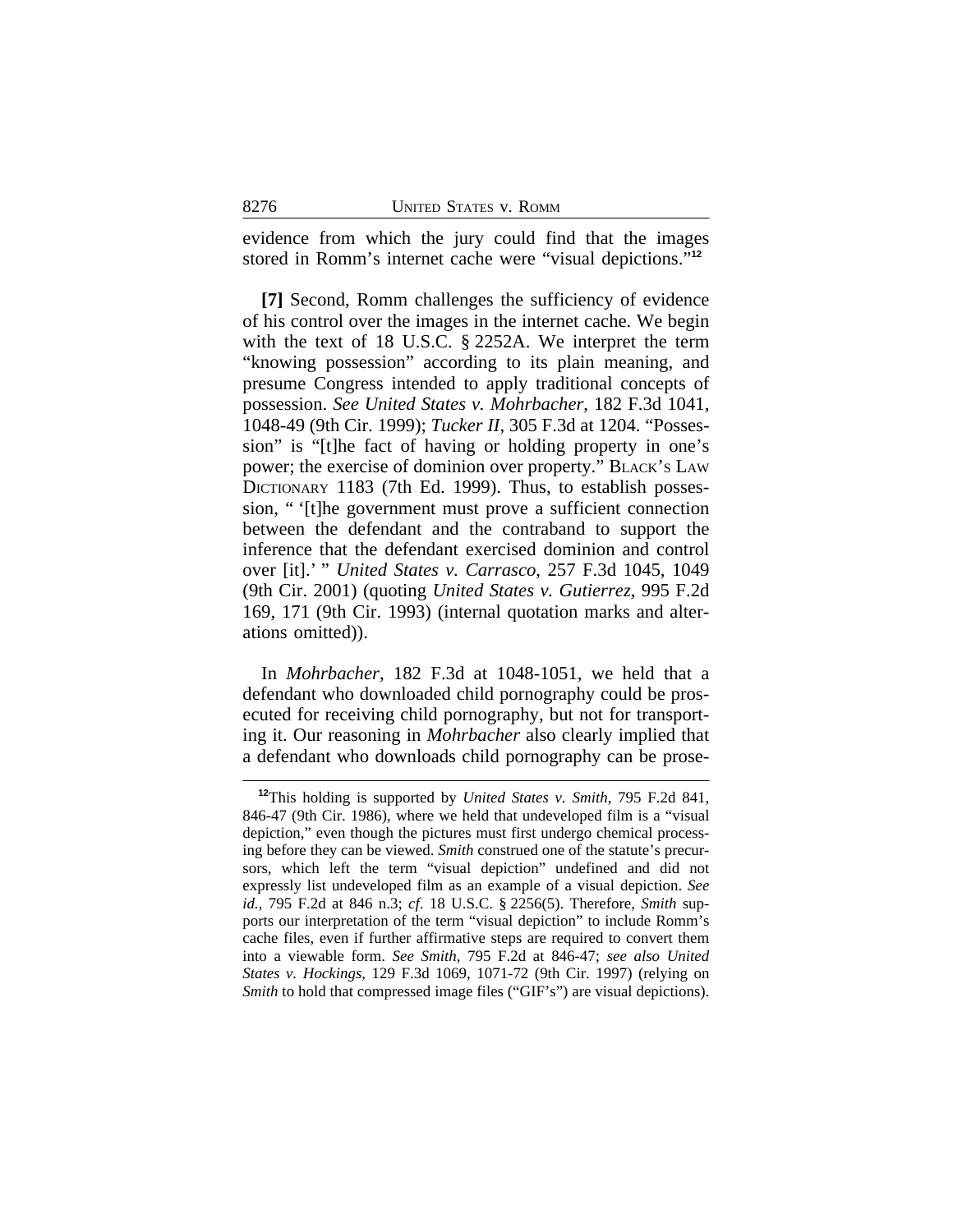UNITED STATES V. ROMM 8277

cuted for knowing possession of child pornography. *See id.* at 1048. Recently, in *United States v. Gourde*, 440 F.3d 1065, 1070-73 (9th Cir. 2006) (en banc), we addressed the evidence necessary to uphold a search warrant for child pornography located on a defendant's computer. There, we found the search warrant valid based on the defendant's continued, paying membership in a child pornography website, and the likelihood that "[illegal] images were almost certainly retrievable from his computer if he had ever received or downloaded them." *Id.* at 1071. Even though the affidavit supporting the warrant did not attest that the defendant had downloaded any files, it nonetheless provided the requisite " 'fair probability' Gourde had, in fact, received or downloaded images." *Id.* (citing *Illinois v. Gates*, 462 U.S. 213, 240 (1983)). Neither *Gourde* nor *Mohrbacher*, however, answers the question before us today: whether a defendant may be convicted of possessing and receiving images of child pornography found in the internet cache.

**[8]** Of our sister circuits, only the Tenth Circuit has addressed whether a defendant can be convicted of possessing child pornography accessed from the internet and contemporaneously stored to the internet cache. *See Tucker II*, 305 F.3d at 1204-05. In *Tucker II*, the defendant was convicted of possessing thousands of images of child pornography in his internet cache and deleted from his hard drive. *Id.* at 1198; *see also United States v. Tucker*, 150 F.Supp.2d 1263, 1265-66 (D. Utah 2001) ("*Tucker I*"), *aff'd by Tucker II*, 305 F.3d at 1204-05. In *Tucker*, the defendant also saved one image to his hard drive, and had either copied or attempted to copy a set of images to a floppy diskette. *See Tucker I*, 150 F.Supp.2d at 1265-66. The Tenth Circuit held that the images in Tucker's internet cache furnished sufficient evidence to support his conviction for possession of child pornography. *See Tucker II*, 305 F.3d at 1199, 1204-05. Specifically, the evidence at trial established the defendant's unfettered access to the internet cache, his intent to seek the images out, and his knowledge of his web browser's caching function. *See id.* Therefore, since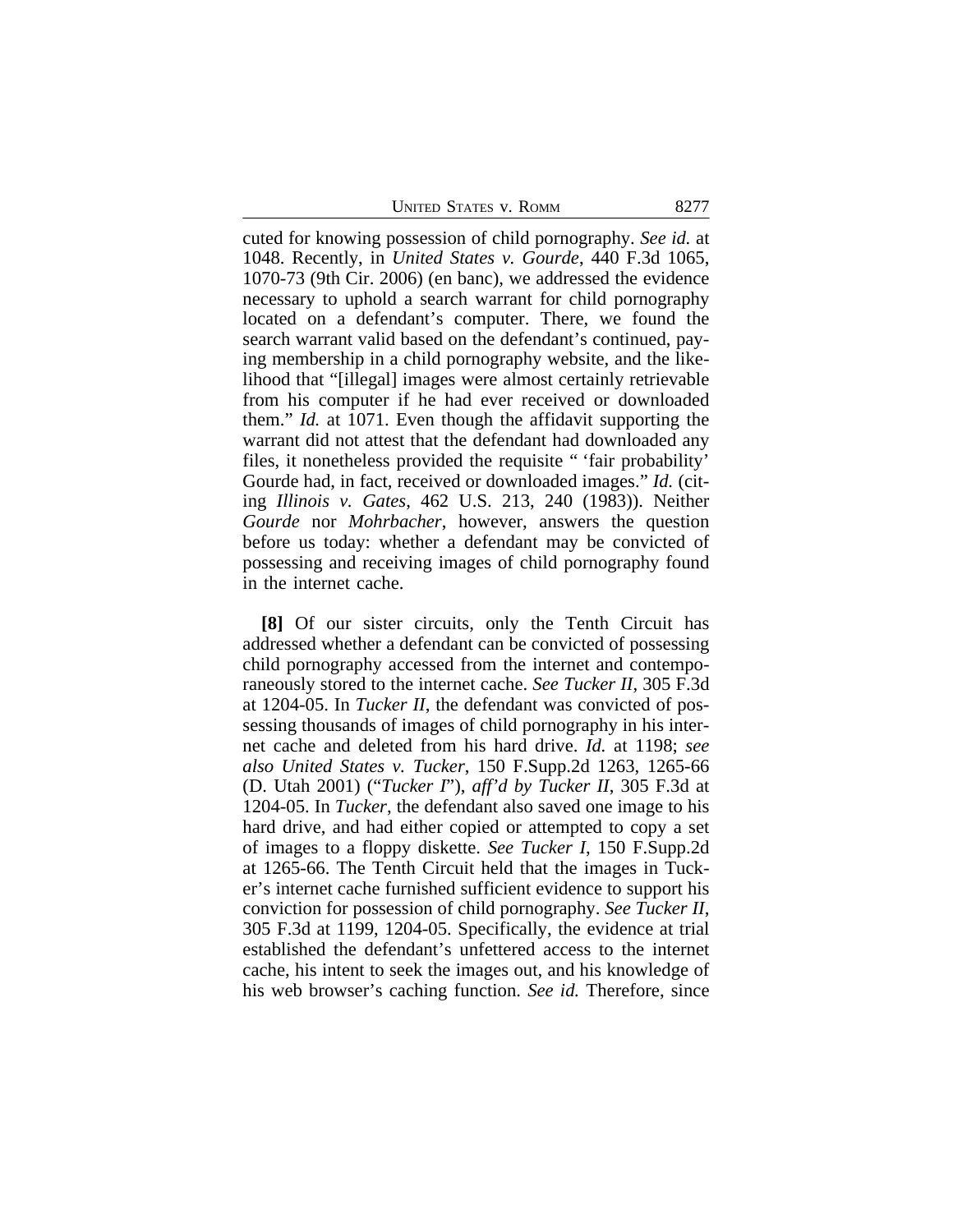Tucker "knew his browser cached the image files," the Tenth Circuit held that "each time Tucker intentionally sought out and viewed child pornography with his Web browser he knowingly acquired and possessed the images." *Id.* at 1205.**<sup>13</sup>**

**[9]** We agree generally with *Tucker*'s analysis. It is true that the images possessed by the defendant must be "contain[ ed]" on a "computer disk or other [tangible] material." 18 U.S.C. § 2252A(a)(5)(B); *United States v. Lacy*, 119 F.3d 742, 747-48 (9th Cir. 1997). It is also true that "a defendant may be convicted [of possessing child pornography] only upon a showing that he knew that the [disks] contained an unlawful visual depiction." *See id.* Therefore, to possess the images in the cache, the defendant must, at a minimum, know that the unlawful images are stored on a disk or other tangible material in his possession.

However, Romm exercised control over the cached images while they were contemporaneously saved to his cache and displayed on his screen. At that moment, as the expert testimony here established, Romm could print the images, enlarge them, copy them, or email them to others. No doubt, images could be saved to the cache when a defendant accidentally views the images, as through the occurrence of a "pop-up," **14** for instance. But that is not the case here.

**<sup>14</sup>**As an expert testified at trial, a "pop-up" is an unsolicited advertisement that will appear in a window that "pops up" unwanted in the user's web browser.

**<sup>13</sup>**In *United States v. Bass*, 411 F.3d 1198, 1201-02 (10th Cir. 2005), *cert. denied*, 126 S.Ct. 1106 (2006), a divided panel of the Tenth Circuit upheld a conviction for possessing child pornography in the internet cache where the defendant claimed ignorance of the browser's caching function. Unlike in *Tucker II*, where the defendant conceded his knowledge of the caching function, *see id.*, 305 F.3d at 1204, the defendant in *Bass* claimed that a computer virus caused his browser to save child pornography without his knowledge. *See Bass*, 411 F.3d at 1200; *id.* at 1207 (Kelly, J., dissenting). But the defendant in *Bass* had used specialized software to remove the traces of child pornography from his internet history and his registry. *See id.* at 1200, 1202. In Bass's attempts to delete the child pornography, the Tenth Circuit found sufficient evidence of Bass's knowledge to support his conviction for knowingly possessing the images found in the cache. *Id.* at 1201-02.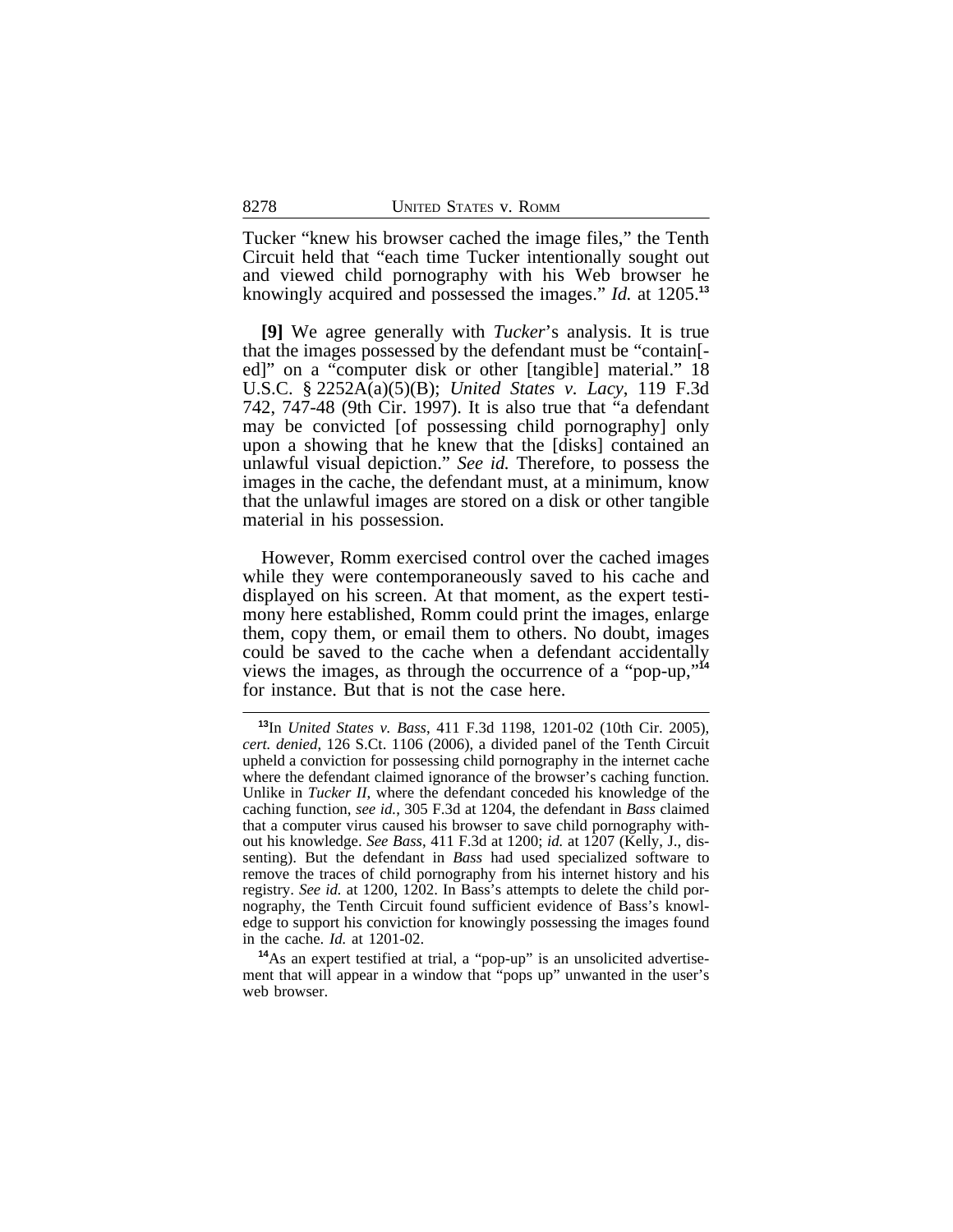| <b>UNITED STATES V. ROMM</b> | 8279 |
|------------------------------|------|
|------------------------------|------|

By his own admission to ICE, Romm repeatedly sought out child pornography over the internet. When he found images he "liked," he would "view them, save them to his computer, look at them for about five minutes [ ] and then delete them." Either while viewing the images or shortly thereafter, Romm twice masturbated. He described his activities as the "saving" and "downloading" of the images. While the images were displayed on screen and simultaneously stored to his cache, Romm could print them, email them, or save them as copies elsewhere. Romm could destroy the copy of the images that his browser stored to his cache. And according to detective Luckie, Romm did just that, either manually, or by instructing his browser to do so. Forensic evidence showed that Romm had enlarged several thumbnail images for better viewing. In short, given the indicia that Romm exercised control over the images in his cache, there was sufficient evidence for the jury to find that Romm committed the act of knowing possession.

Romm contends that the rule of lenity must caution us against construing the terms "possession" and "receipt" in 18 U.S.C. § 2252A to encompass cached internet files. The rule of lenity, which is rooted in considerations of notice, requires courts to limit the reach of criminal statutes to the clear import of their text and construe any ambiguity against the government. *See, e.g.*, *Ladner v. United States*, 358 U.S. 169, 177 (1958); *McBoyle v. United States*, 283 U.S. 25, 27 (1931); *United States v. Napier*, 861 F.2d 547, 548 (9th Cir. 1988). Here, however, the statute employs the well-known concepts of "possession" and "receipt," each of which depends on the evidence of control. Thus, this is not a case where the language of the criminal statute is ambiguous or, by its plain meaning, too narrow to embrace the government's theory of prosecution.

In a recent dissent, one of our colleagues has drawn on the rule of lenity to opine that images saved to the cache are neither "received" nor "possessed" within the meaning of 18 U.S.C. § 2252. *See Gourde*, 440 F.3d at 1080-82 (Kleinfeld,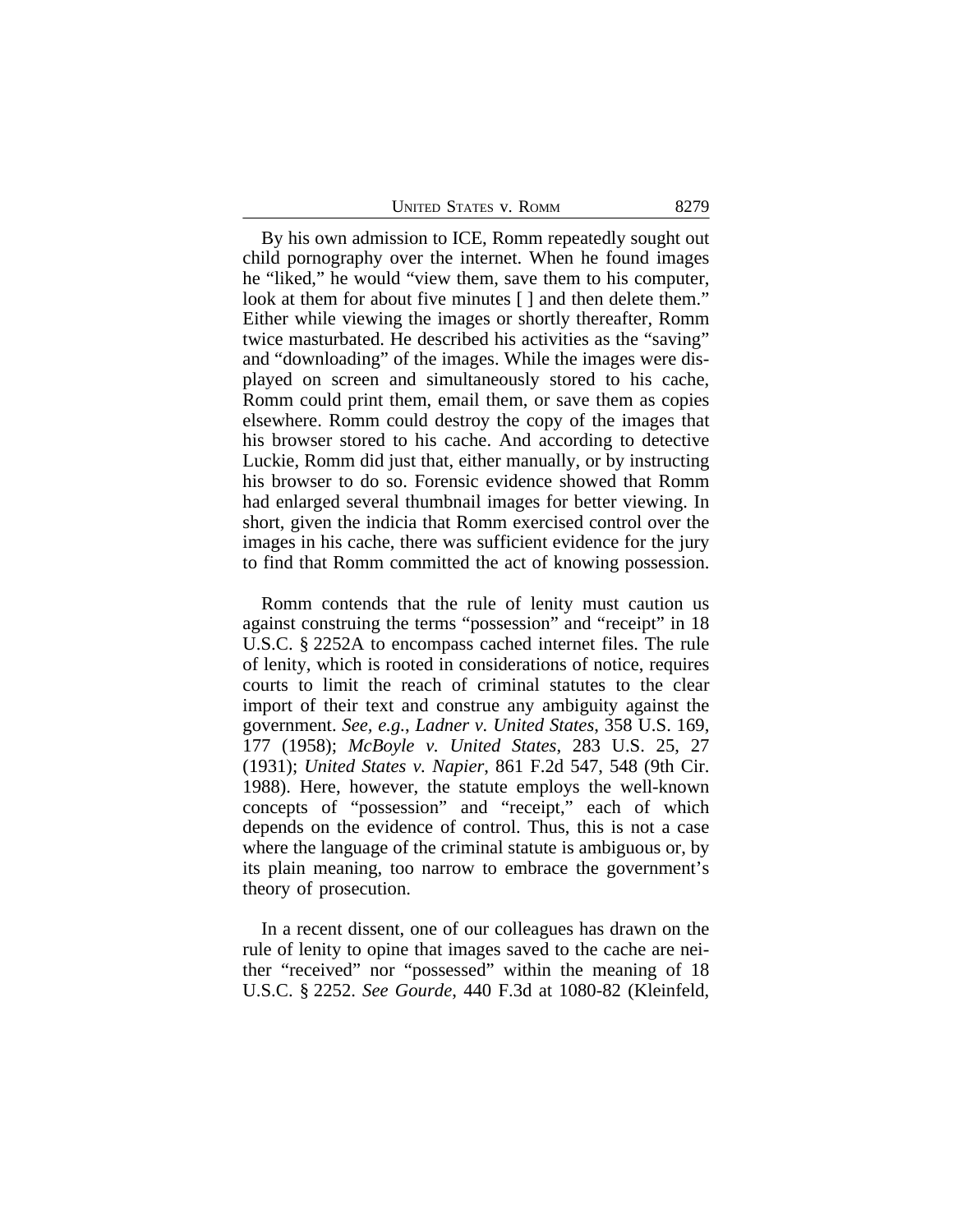J., dissenting). Assuming a lack of control over the images saved to the cache, our colleague has opined that a person who looks at child pornography over the internet no more "receives" it, than a visitor to the Louvre "receives" a visualization of the Mona Lisa. *See id.* at 1082. However, as the record here indicates, Romm had access to, and control over, the images that were displayed on his screen and saved to his cache. He could copy the images, print them or email them to others, and did, in fact, enlarge several of the images. This control clearly differentiates Romm's conduct from that of a visitor to the Louvre who gazes on the Mona Lisa, even if we put aside the stringent museum rules against photographing or copying without museum permission.

**[10]** In short, we hold there was sufficient evidence for the jury to conclude that the images in the cache were "visual depictions" because they could be accessed and viewed by Romm. Further, given Romm's ability to control the images while they were displayed on screen, and the forensic and other evidence that he actually exercised this control over them, there was sufficient evidence to support the jury's finding that Romm possessed three or more images of child pornography. Coupled with Romm's conceded knowledge that the images were saved to his disk, the prosecution produced sufficient evidence to establish every element of knowingly possessing child pornography under 18 U.S.C. § 2252A.

#### **Receiving Child Pornography**

**[11]** Since Romm knowingly possessed the files in the internet cache, it follows that he also knowingly received them. Federal law makes it a crime to "knowingly receiv[e] or distribut[e] . . . any child pornography that has been mailed, or shipped or transported in interstate or foreign commerce. . . ." 18 U.S.C. § 2252A(a)(2). Generally, federal statutes criminalizing the receipt of contraband require a "knowing acceptance or taking of possession" of the prohibited item. *See United States v. Lipps*, 659 F.2d 960, 962 (9th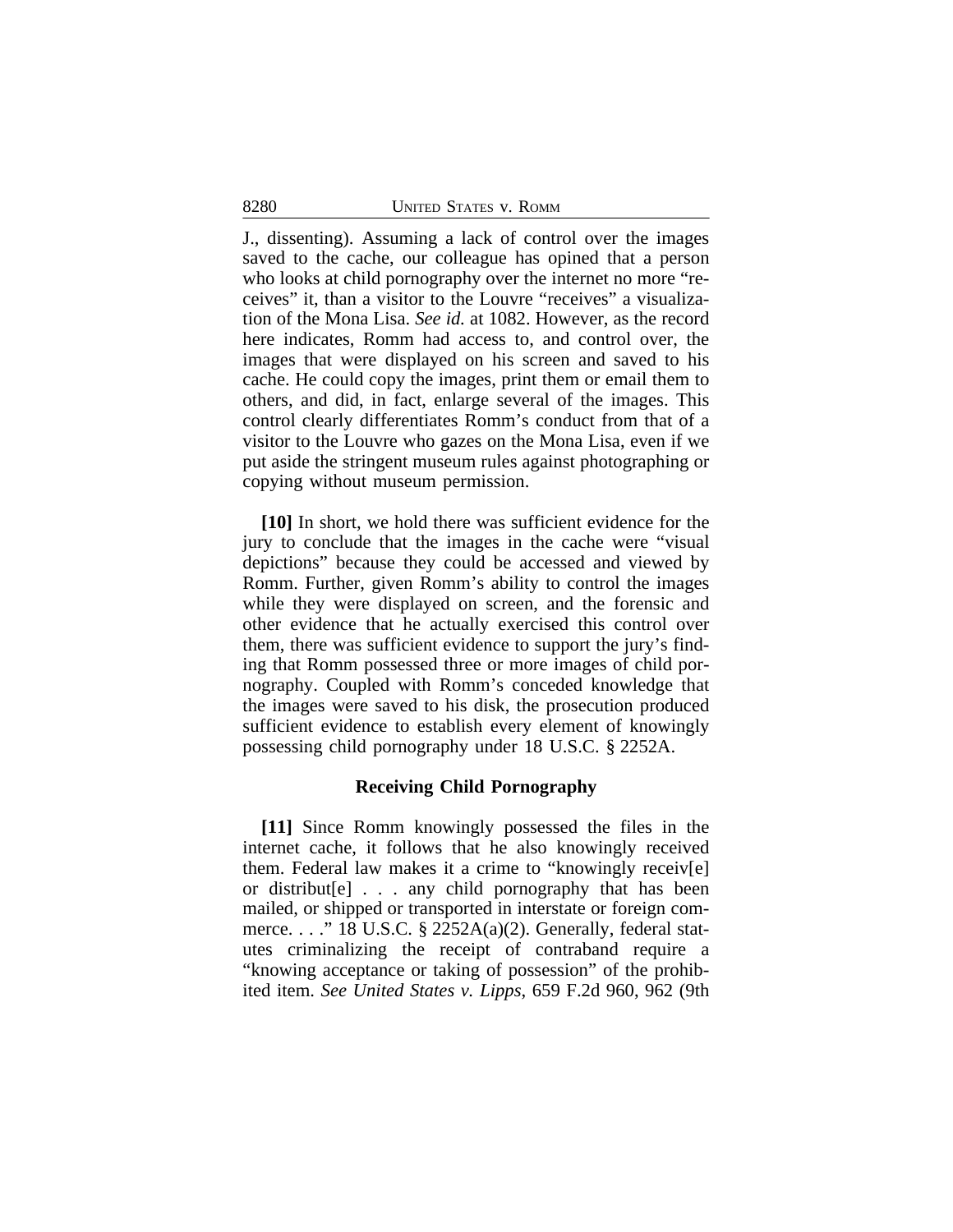UNITED STATES V. ROMM 8281

Cir. 1981) (per curiam) (construing 18 U.S.C. § 922(h)); *see also*, *e.g.*, *United States v. Ladd*, 877 F.2d 1083, 1087 (1st Cir. 1989) (receiving counterfeit money); *United States v. Strauss*, 678 F.2d 888, 893-94 (11th Cir. 1982) (receiving stolen property). Moreover, we have applied this principle to 18 U.S.C. § 2252's prohibitions on receiving and possessing child pornography. *See Mohrbacher*, 182 F.3d at 1048 ("An individual who . . . takes possession or accepts delivery of the visual image; . . . has therefore certainly received it."). Specifically, in *Mohrbacher*, we held that downloading child pornography constitutes both the act of possession and receipt. *Id*. Here, we have held that the files stored to the cache were possessed by Romm, and thus, that the caching of files, on the facts of this case, is analogous to downloading for the purpose of possession. By analogy, it follows under *Mohrbacher* that knowingly taking possession of the files in the cache also constitutes the "knowing receipt" of those files. Therefore, we hold that the evidence was sufficient to sustain Romm's conviction for receiving child pornography.**<sup>15</sup>**

# **III. JURY INSTRUCTIONS**

# **A. Refusal of Romm's Proffered Instruction on "Visual Depiction"**

Next, Romm claims the district court deprived him of the right to present his theory of the case by refusing his proffered jury instruction on the statutory definition of "visual depiction." If the defense theory has a basis in fact and law, the failure to give a proffered jury instruction on that theory is per se reversible error. *See United States v. Escobar de Bright*, 742 F.2d 1196, 1201 (9th Cir. 1984). However, "it is not reversible error to reject a defendant's proposed instruction on

**<sup>15</sup>**We express no opinion on the possible multiplicity of the charges brought against Romm. Romm made a pretrial motion for the prosecution to elect between multiplicitous counts, but does not appeal its denial. Therefore, we need not reach this issue here.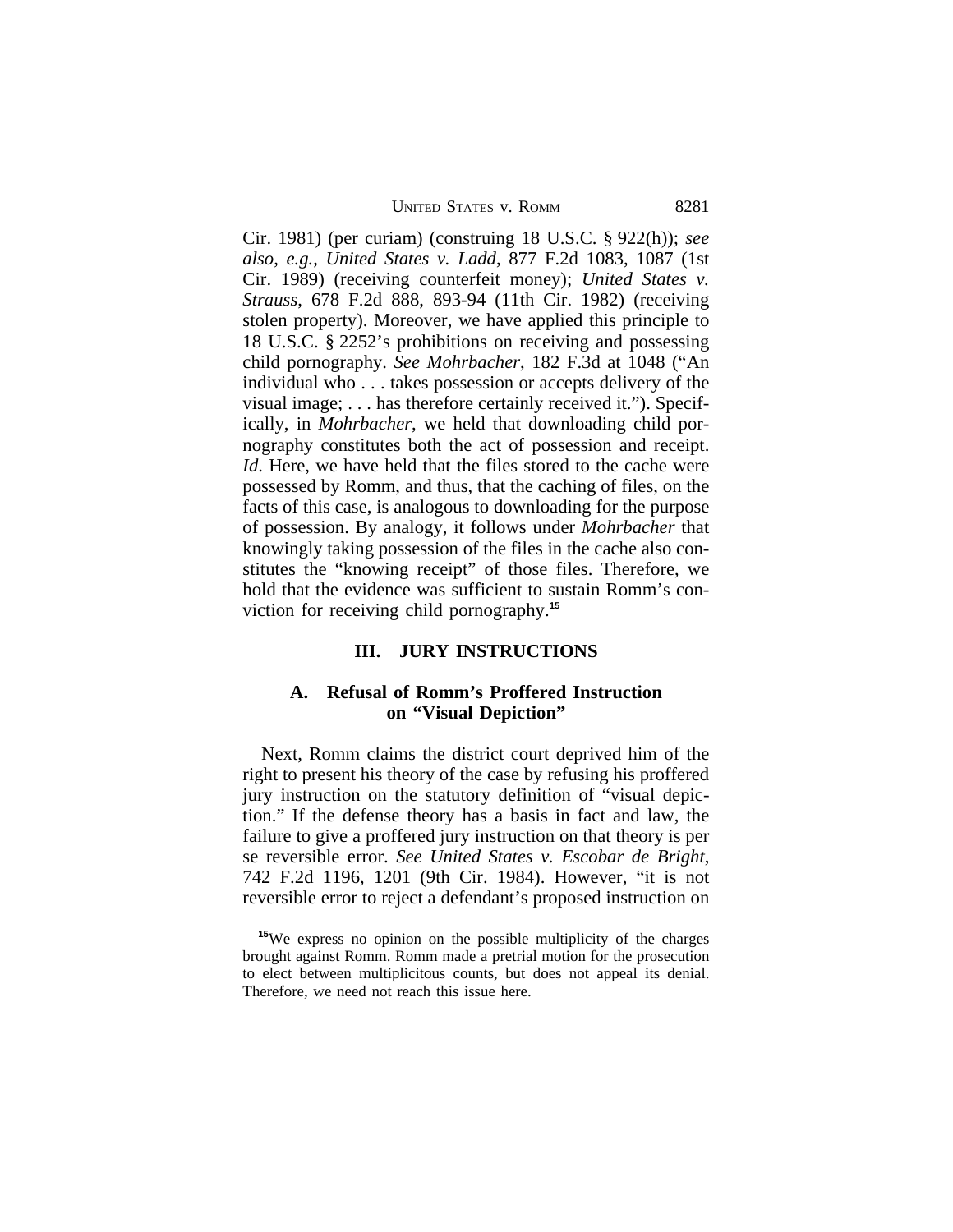his theory of the case if other instructions, in their entirety, adequately cover that defense theory." *United States v. Mason*, 902 F.2d 1434, 1438 (9th Cir. 1990). We review de novo whether the jury instructions adequately cover the defense's theory of the case. *See United States v. Duran*, 59 F.3d 938, 941 (9th Cir. 1995).

During the jury instructions conference, Romm proposed that the court instruct the jury on the legal definition of "visual depiction" and require the jury to find whether Romm knowingly received "visual depictions" onto the hard drive of his laptop computer. This instruction was necessary, Romm argued, to cover the "storage" element of the offense. The court refused Romm's proffered instruction because "storage is not an element" of the offense and because Romm had, in any event, conceded that the cached files were "visual depictions" by stipulating that the cached files were "child pornography." We need not address Romm's stipulation, however, because we hold that the instructions given adequately covered Romm's theory of the case.

**[12]** The jury was instructed that "a person has received something if they [*sic*] have knowingly come into possession of it." The instructions defined "possession" as "know[ing] of [an object's] presence and ha[ving] the power and intention to control it." The court's definition of "receiving," as knowingly taking possession, thus required the jury to find whether Romm had possession and control over the images in the cache. Romm's "visual depictions" defense was premised on the notion that files in the cache are too inaccessible to be the object of "possession" or "receipt" under § 2252A. In essence, he challenged whether he had access to and control over the images in the cache. The instructions on receiving, by incorporating a finding of control, encompassed Romm's theory of the case.

#### **B. Instructions on the** *Mens Rea* **of Knowing Possession**

Next, Romm claims the jury instructions on the elements of knowing possession are plainly erroneous under our decision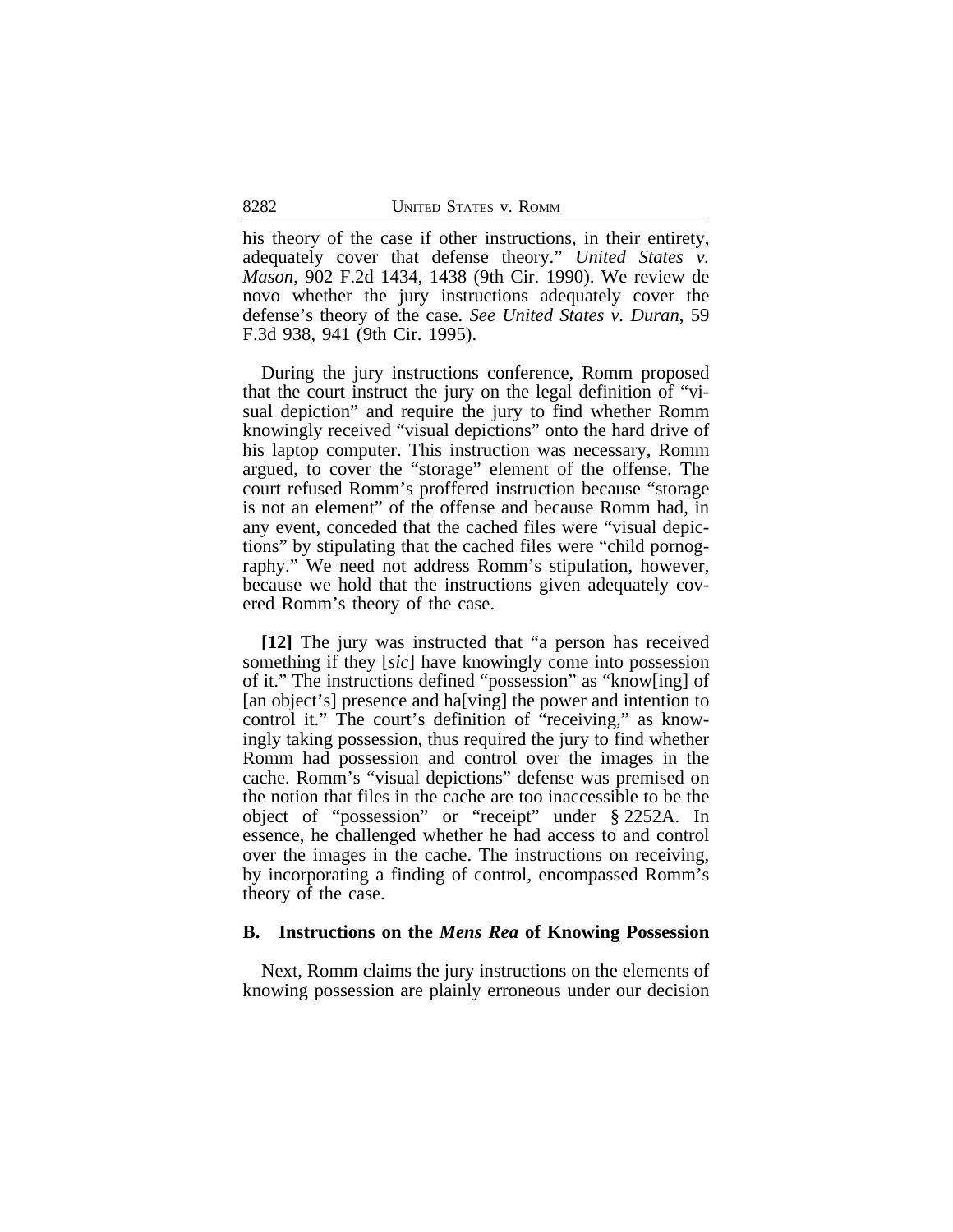| <b>UNITED STATES V. ROMM</b><br>8283 |
|--------------------------------------|
|--------------------------------------|

in *Lacy*, 119 F.3d at 747-50. He also challenges the district court's refusal to supplement those instructions in response to a note from the jury expressing confusion over whether Romm had to know the images were located on his disk.

Since Romm failed to object on either ground, we review for plain error. *See, e.g.*, *United States v. Recio*, 371 F.3d 1093, 1099-1102 (9th Cir. 2004). Under this standard, we have discretion to reverse only if there is (1) error, (2) that is "plain"—i.e., obvious—under current law, and (3) that "affect[s] [Romm's] substantial rights." *See United States v. Olano*, 507 U.S. 725, 732-34 (1993). If these three elements of plain error are established, we will exercise our discretion to reverse only if (4) leaving the error uncorrected would " 'seriously affect[ ] the fairness, integrity or public reputation of judicial proceedings.' " *Id.* at 736 (quoting *United States v. Atkinson*, 297 U.S. 157, 160 (1936)).

In *Lacy*, 119 F.3d at 747-50, the defendant appealed his conviction on one count of knowingly possessing "3 or more matters" that contained visual depictions of child pornography. The defendant there had downloaded several pictures of child pornography. He claimed, however, not to know the images were present on his disk because he had tried to delete the files, yet failed to do so. *Id.* at 745. The jury was instructed to find whether "[1] . . . Lacy knowingly possessed 'the matters charged' and [2] . . . those 'matters contained a visual depiction of a minor engaging in sexually explicit conduct.' " *Id.* at 747 (quoting jury instructions); *see also id.* at 748 n.9 (full text of jury instructions). But the instructions failed to "require a finding that Lacy *knew* the matters contained the visual depictions." *Id.* at 747 (emphasis in original). Applying *United States v. X-Citement Video, Inc.*, 513 U.S. 64, 72-73 (1994),**<sup>16</sup>** we held that the instructions, by failing to

**<sup>16</sup>**In *X-Citement Video*, the Supreme Court held 18 U.S.C. § 2252 requires the government to prove the defendant's knowledge that the performer depicted is a minor because this is "the crucial element separating legal innocence from wrongful conduct." *Id.*, 513 U.S. at 72-73.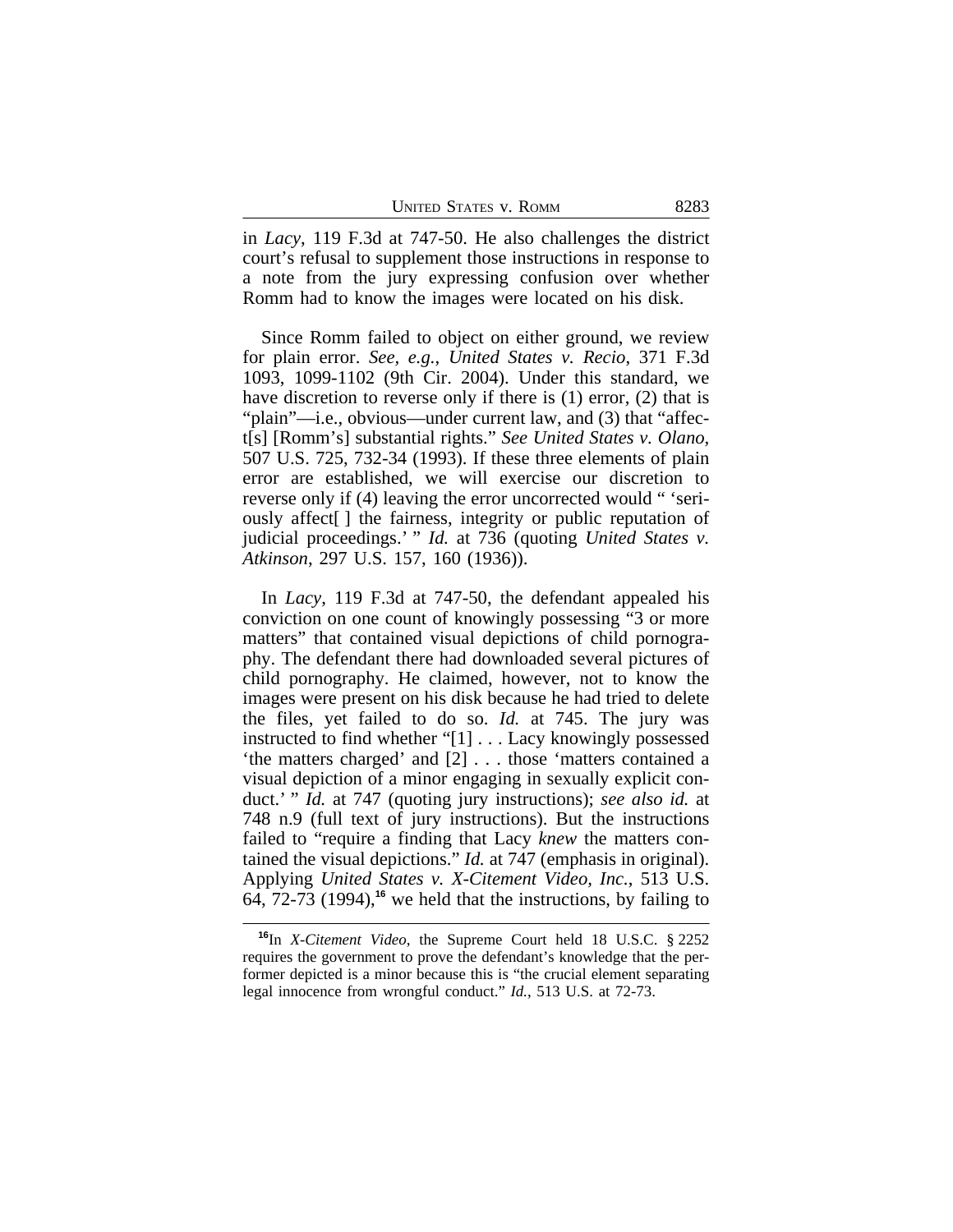require a finding that Lacy knew the files were on his disks, omitted an element of the offense. *See Lacy*, 119 F.3d at 747 ("[A] defendant may be convicted under  $\S 2252(a)(4)(B)$  only upon a showing that he knew that the matter in question contained an unlawful visual depiction."). Without addressing whether this error was "plain" or prejudicial, we affirmed at step four of *Olano* because of the overwhelming evidence of Lacy's knowledge. *See Lacy*, 119 F.3d at 749-50.

**[13]** Here, the jury instructions on knowing possession of child pornography omitted the same element of knowledge we addressed in *Lacy*. The entire instructions on knowing possession read as follows:

Defendant Stuart Romm is charged in Count 2 of the Indictment with Knowing Possession of Child Pornography, in violation of Title 18, United States Code, Section  $2252A(a)(5)(B)$ . In order for Defendant Romm to be found guilty of that charge, the Government must prove each of the following elements beyond a reasonable doubt:

*First*, That Defendant Stuart Romm knowingly possessed a laptop computer with a hard drive that contained three or more images of child pornography;

*Second*, That *the images of child pornography knowingly possessed* by Defendant Stuart Romm, had been mailed, shipped, or transported in interstate or foreign commerce by any means, including by computer.

A person has possession of something if the person knows of its presence and has physical control of it, or knows of its presence and has the power and intention to control it.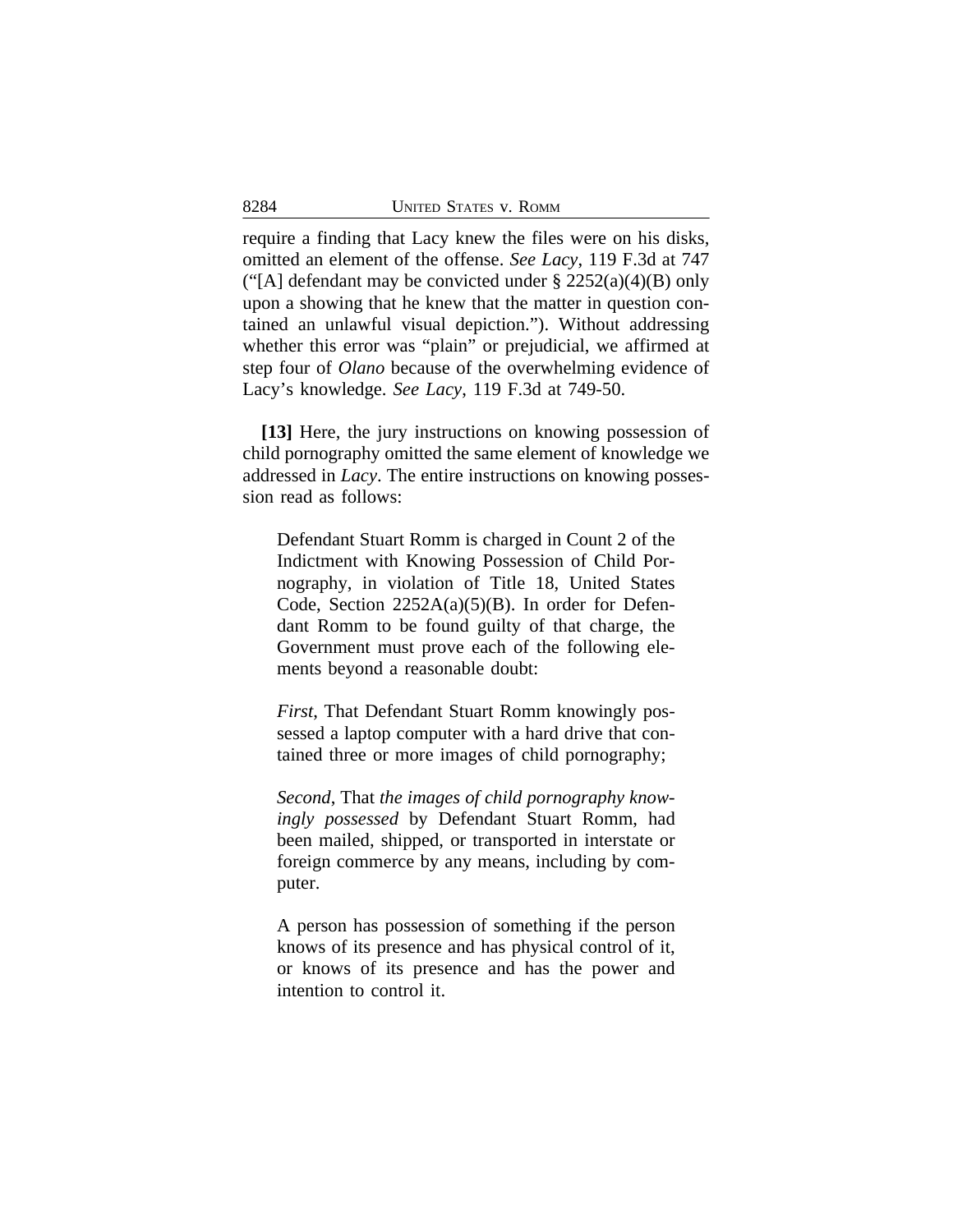(Third emphasis added.) Just as in *Lacy*, the instructions failed explicitly to require the jury to find whether Romm knew images of child pornography were present on his disk.

Furthermore, the jury sent out a note after six hours of deliberations expressing confusion over the *Lacy* standard. The note read:

We need clarification on the [Possession] Charge. Are we trying to determine if Mr. Romm knew that he possessed three or more images could [*sic*] be found on his hard drive. Or is simply viewing pictures considered knowing of its [*sic*] presence and being in control of it.

The court, with the affirmative agreement of both counsel,<sup>17</sup> referred the jury back to the original, flawed instructions and told the jury that no further guidance could be given.

The government contends that the instructions are distinguishable from the instructions given in *Lacy* because of the second instruction's reference to "images . . . knowingly possessed by Romm." But this phrase is in fact a peremptory instruction that *Romm knowingly possessed the unlawful images; not that the jury should determine whether* he know-

**<sup>17</sup>**The government argues that Romm's affirmative agreement to this response waives any right to challenge the jury instructions under the doctrine of "invited error." While the Seventh Circuit has applied waiver in similar circumstances, *see United States v. Askew*, 403 F.3d 496, 505-06 & n.3 (7th Cir. 2005), we have limited the doctrine of invited error to cases where "the record reflects that the defendant was aware of the omitted element [in the jury instructions] and yet relinquished his right to have it submitted to the jury." *United States v. Perez*, 116 F.3d 840, 845 (9th Cir. 1997) (en banc); *see also United States v. Alferahin*, 433 F.3d 1148, 1154 n.2 (9th Cir. 2005) (refusing to apply invited error where it appeared that "both defense counsel and the district court were operating under a misapprehension of the applicable law"). Here, since nothing in the record suggests that Romm or his trial counsel were aware of the element omitted from the jury instructions, invited error does not apply.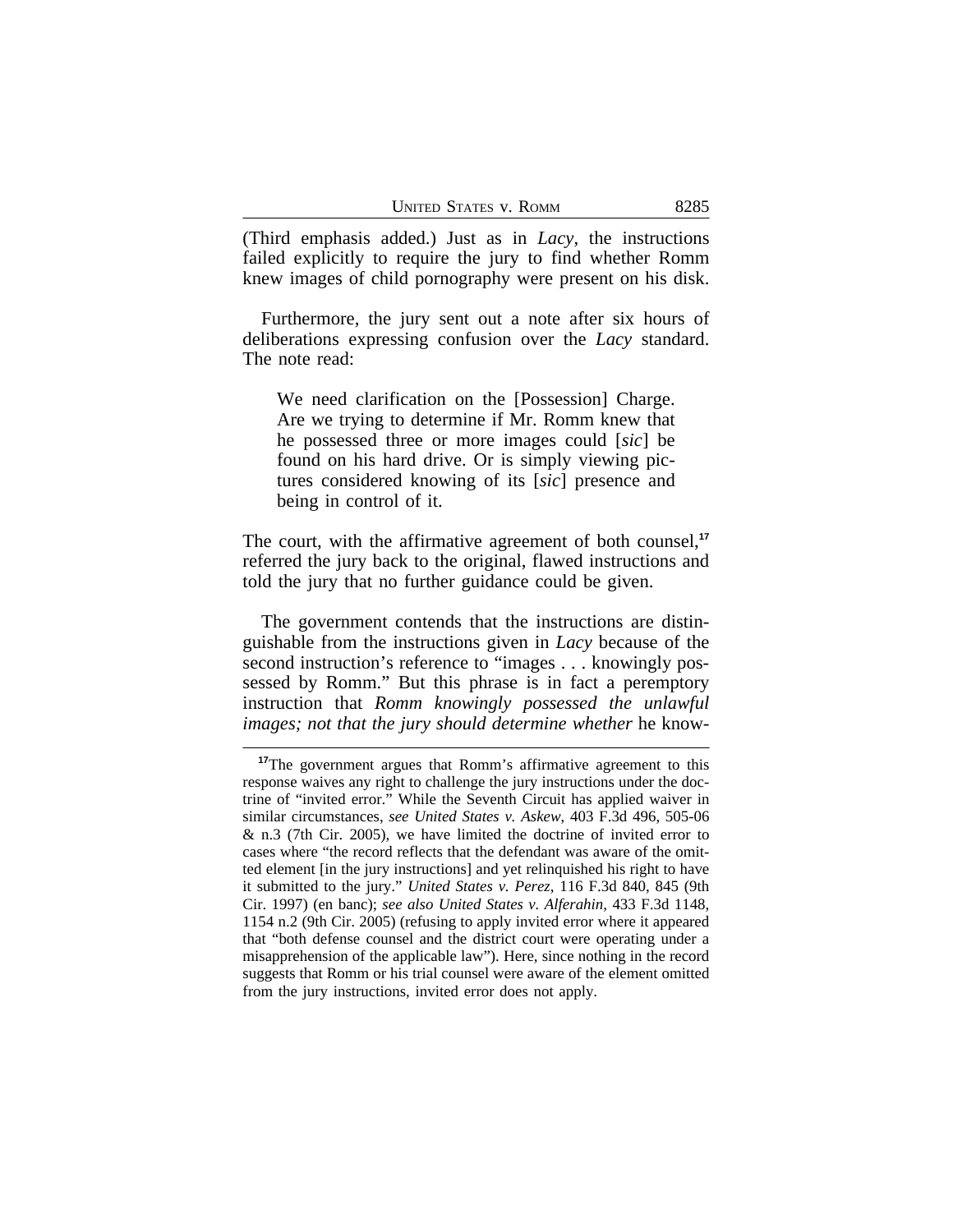ingly possessed them. The jury was told that they only needed to find whether the images that Romm "knowingly possessed" had a nexus to interstate commerce. Rather than requiring a finding that Romm knowingly possessed the images, the instructions dictated this finding.

**[14]** Given that we squarely addressed the same issue in *Lacy*, we conclude that the instructions were in error and that the error was "plain." **<sup>18</sup>** We assume, without deciding, that the omission of the knowledge element affected Romm's substantial rights. We also assume, without deciding, that the district court's failure to supplement the flawed instructions was plainly an abuse of discretion. *See United States v. Southwell*, 432 F.3d 1050, 1053 (9th Cir. 2005) ("Failure to provide the jury with a clarifying instruction when it has identified a legitimate ambiguity in the original instructions is an abuse of discretion."). Even so, we nonetheless may affirm if the record contains "strong and convincing evidence" that the missing element of the crime was adequately proved by the prosecution, such that it is "extremely unlikely" that a properly instructed jury would not have convicted. *See United States v. Perez*, 116 F.3d 840, 848 (9th Cir. 1997) (en banc). Here, while Romm disputed whether he knew the images were being stored to the cache, the evidence of his knowledge of the presence of the visual depictions in his cache and their content was overwhelming.

When stopped and interviewed by ICE, Romm was in a hurry to continue his travels and asserted that the laptop con-

**<sup>18</sup>**We note that the Ninth Circuit Model Jury Instructions incorporate *Lacy*'s requirement that the defendant know the images are on his disk. *See* Model Criminal Jury Instruction 8.154 (2003) (instructing the jury to determine, "[f]irst, that the defendant knowingly possessed [books] [magazines] [periodicals] [films] [video tapes] [matters] *which the defendant knew contained* [a] visual depiction[s] of [a] minor[s] engaged in sexually explicit conduct.") (emphasis added). While these instructions are for possession of child pornography under 18 U.S.C. § 2252 rather than 18 U.S.C. § 2252A, both versions of the statute are materially the same.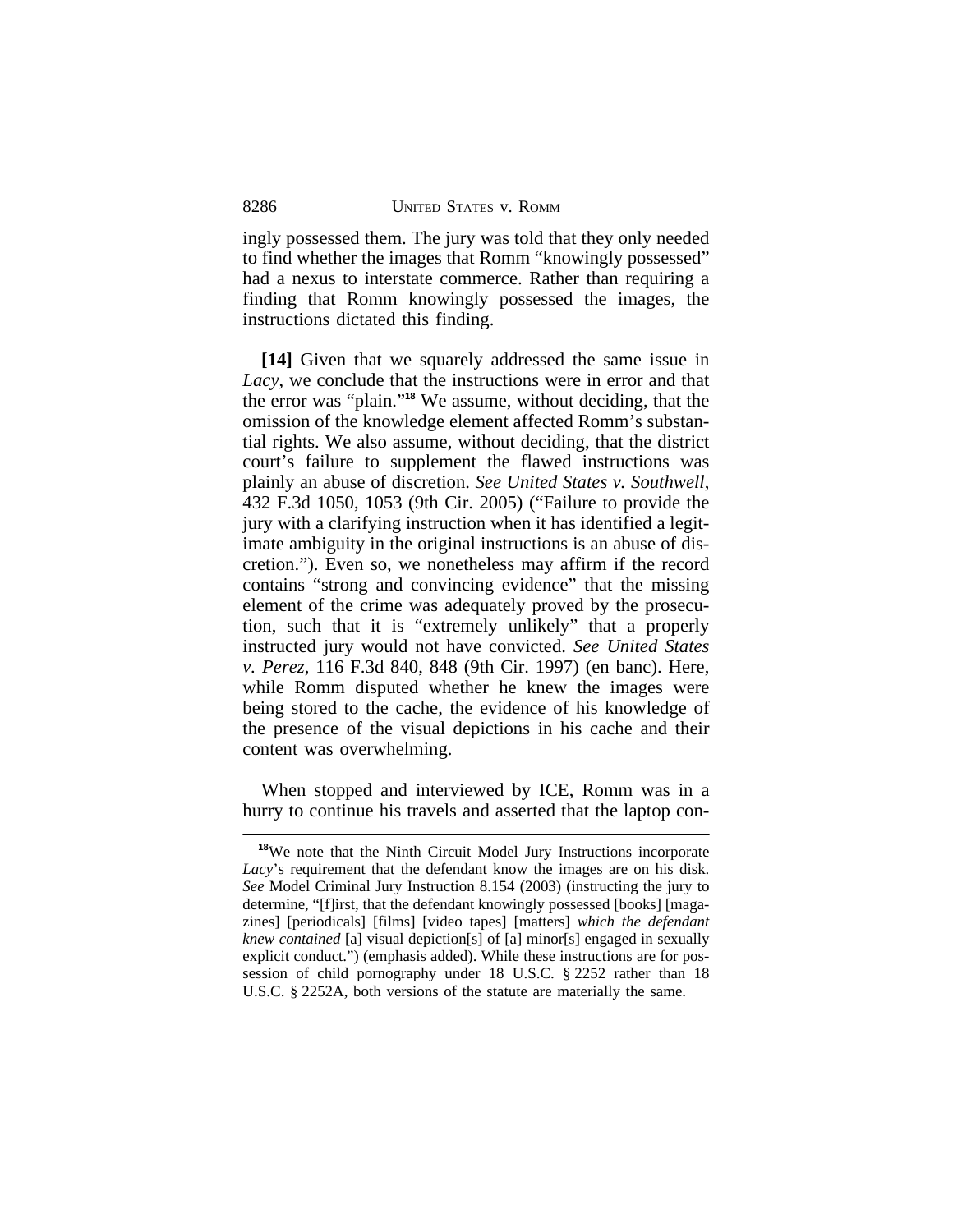UNITED STATES V. ROMM 8287

tained his company's proprietary software. He also acknowledged Canadian authorities knew about his prior conviction. It was against this background that Romm acknowledged having "lapses" from his "therapy," and viewing images of child pornography. He also acknowledged to Agent Swenson that he had "saved" and viewed the images, for up to five minutes, but claimed to have deleted them. Importantly, he said he had "saved" or "downloaded" the images to his computer in Las Vegas.

After Agent Macho confronted Romm with Swenson's relation that ten images of child pornography had been found**<sup>19</sup>** and questioned Romm as to why he had lied to Macho, Romm did not look surprised, or state he was surprised; rather, he let his shoulders slump and looked down at the ground rather than maintain eye contact with Agent Macho, in a demeanor that Agent Macho described as "confessional." Then, Romm stated that "he knew [they] were gonna find something on the computer."

In addition to his statements, the forensic analysis of Romm's computer showed that he had erased his internet history at 2:25 p.m. on February 2, 2004, the same afternoon he was placed on a flight back to Seattle. Romm's internet cache was completely empty, and the government's expert opined through his experience and training that Romm had manually deleted the files or instructed his browser to empty it. Therefore, the forensic evidence strongly corroborated Romm's direct admission that he knew the images were on his disk.

**[15]** In sum, because of the overwhelming evidence of Romm's knowledge, we decline to exercise our discretion to correct the plain error in the jury instructions on knowing possession.

**<sup>19</sup>**This evidence came in without an objection to its being hearsay.